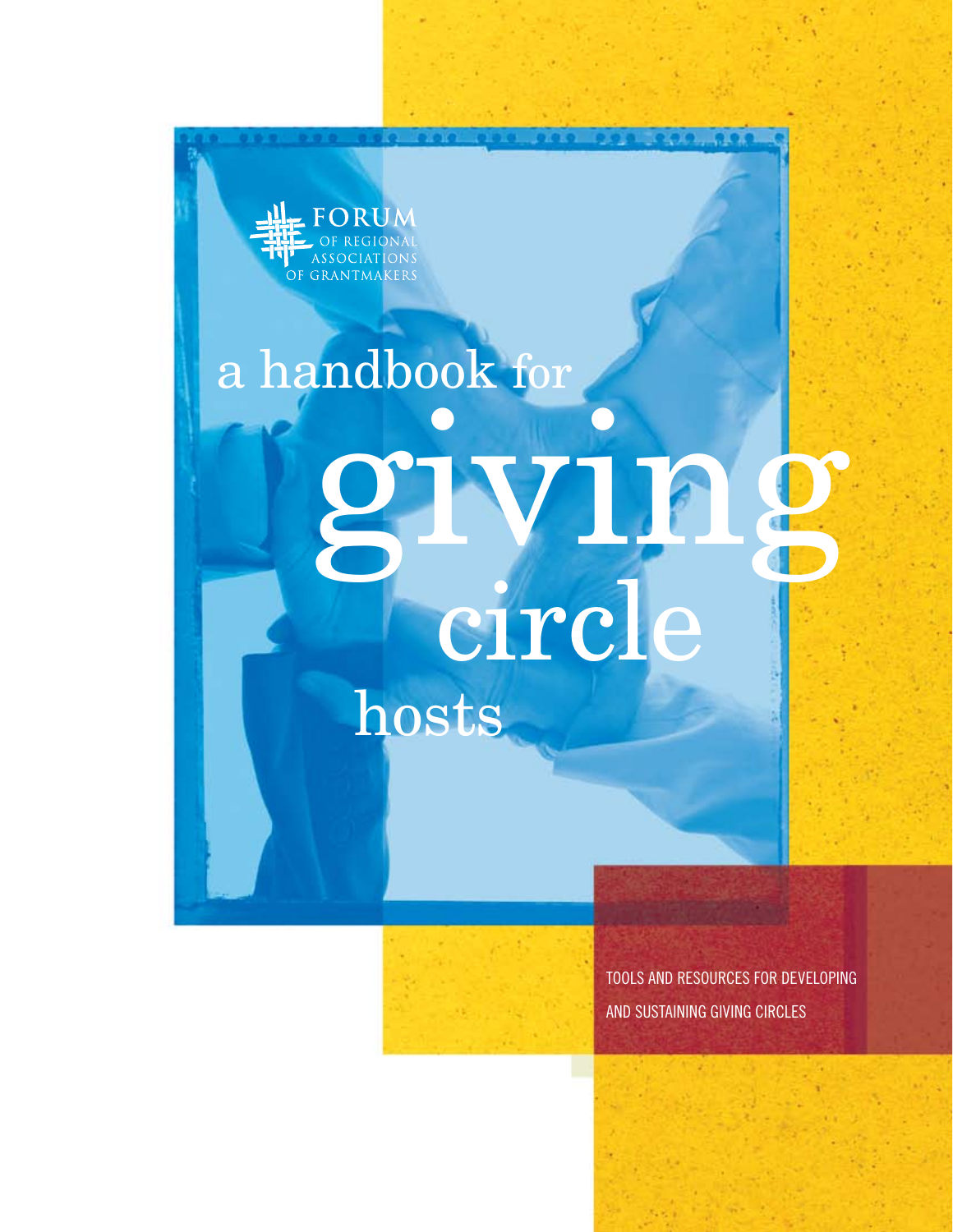# Acknowledgments

# **Funding for this project provided by…**

The Ford Foundation The W.K. Kellogg Foundation The Lumina Foundation for Education

# **Report reviewers included:**

Susan Ellerkamp, Community Foundation of St. Clair County Nancy Johnson, Albuquerque Community Foundation Bob Jordan, Fremont Community Foundation Lynn Lambeth, Sigma Theta Tau International Foundation for Nursing Donnell Mercereau, Council of Michigan Foundations Susan Russo, Community Foundation of Western North Carolina Carolynn L. Sween, Community Foundation of Waterloo/Cedar Rapids and Northeast Iowa Julie Wiesen, Community Foundation for Northeast Michigan

# **Forum Staff:**

Daria Teutonico, Director, New Ventures in Philanthropy, Forum of Regional Associations of Grantmakers Danielle Hicks, Assistant Director, New Ventures in Philanthropy, Forum of Regional Associations of Grantmakers

# **DEVELOPED AND WRITTEN BY:**

Jessica E. Bearman



**Please contact the Forum at info@givingforum.org to tell us about your giving circle experience!**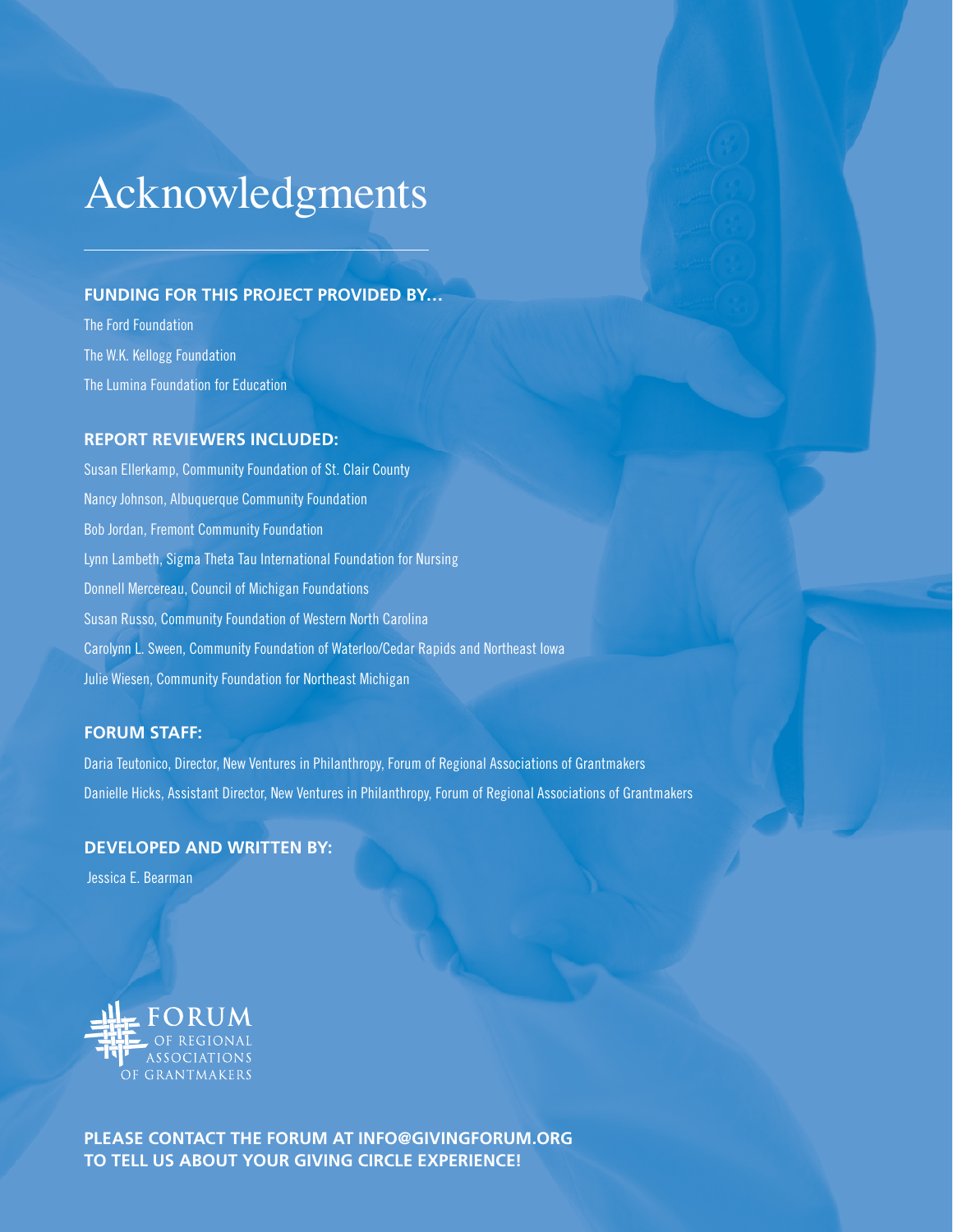# A Handbook for Giving Circle Hosts

**So, you're thinking about hosting or starting a giving circle – Congratulations! This handbook is a practical tool that will help you think through the pros and cons, the ins and outs, and the nuts and bolts of developing and supporting a healthy giving circle.** 

# **Overview**

**How to use this handbook:** This handbook contains useful advice and a number of ready-to-use tools for you to write on, share with your board and your (potential) giving circle members, modify, and adapt.

More tools, sample documents, and information are available at the Forum's Giving Circles Knowledge Center: [www.giving](www.givingforum.org/givingcircles) [forum.org/givingcircles.](www.givingforum.org/givingcircles) This online resource is continually updated with stories and resources from giving circles across the country. We hope you will visit the Knowledge Center and share your story with other giving circles.

**[Jump to the Tools:](#page-11-0)** The tools listed below are included as part of this Handbook, beginning on page 10.

**Who will benefit from this handbook?** This handbook is written for organizations considering becoming and those that have already decided to be a host to a giving circle. Organizations that have long-standing relationships with giving circles may also find this handbook to be useful.

Most nonprofit organizations, foundations, and associations can serve as effective hosts for giving circles. Because most giving circle hosts are community foundations or other public foundations, many of the examples in this handbook speak to their particular needs and concerns.

The audience for this handbook is the staff and, especially, the boards of potential host organizations. Because hosting a giving circle is a strategic decision, we encourage boards of directors to use this handbook as a decision-making and planning tool.

## **[Attachment Tools](#page-11-0)**

| <b>ATTACHMENT 1:</b> | TO HOST OR NOT TO HOST:<br>A self-assessment tool for organizations considering hosting a giving circle                   |
|----------------------|---------------------------------------------------------------------------------------------------------------------------|
| <b>ATTACHMENT 2:</b> | <b>KEY QUESTIONS TO ASK AT THE BEGINNING:</b><br>A discussion quide for early conversations with giving circle leadership |
| <b>ATTACHMENT 3:</b> | <b>CHECKLIST OF GIVING CIRCLE/HOST DUTIES</b>                                                                             |
| <b>ATTACHMENT 4:</b> | <b>GIVING CIRCLE COST CALCULATOR:</b><br>A tool to help you project the costs of hosting a giving circle                  |
| <b>ATTACHMENT 5:</b> | SAMPLE MEMORANDUM OF UNDERSTANDING                                                                                        |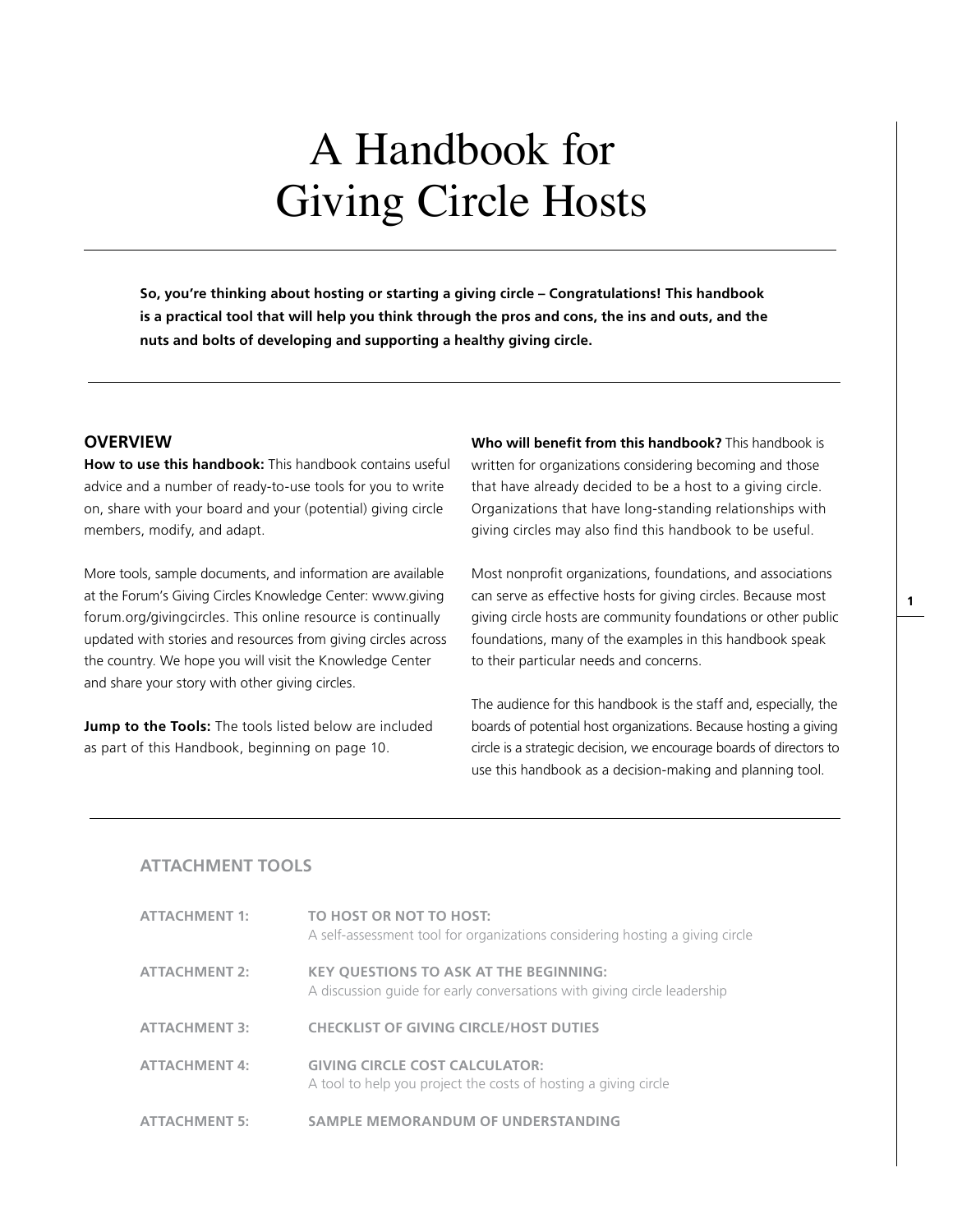**Why Giving Circles?** Part of the mission of the Forum of Regional Associations of Grantmakers is to understand and promote philanthropic giving, particularly among people who have not, traditionally, been part of mainstream organized philanthropy. Through its New Ventures in Philanthropy initiative, the Forum has focused on racial, ethnic, and tribal donors; women; people in rural communities; and younger donors.

Over time, it became clear that giving circles appealed to people who might never have considered themselves philanthropists in the traditional sense. These people include women, especially, but also next-generation donors and donors from diverse racial and ethnic communities. Shared giving is not new to many of these donors; in fact, for many communities, giving together is the norm. As a result, giving circles resonate strongly and provide a powerful way to build community.

New Ventures' mission has now shifted from funding experimentation to providing tools, resources, and knowledge to help more people become more philanthropic. We hope that by highlighting giving circles in the media and providing knowledge and resources to help them start and sustain themselves, the Forum can encourage many more giving circles to form in many more communities.

# Section 1: What is a Giving Circle and How Does it Work?

A giving circle is a group of individuals who come together, pool charitable donations from all their members, and make collective decisions about where to grant their money. Giving circles are increasingly common across the United States; a recent study by the Forum of Regional Associations of Grantmakers identified more than 400 of them.1 Most of these groups have grassroots origins and spring from the passions and energies of citizens unconnected to philanthropy. Giving tap into donors' personal interests and desire for engagement while allowing them to leverage their dollars to make a significant difference in their communities.

Giving circles take various shapes but share the following characteristics:

- **Donors pool their money (and sometimes other resources, such as volunteer time and talents).** Often, each member of the giving circle gives the same amount, which can range from \$100 to \$100,000 per year, depending on the members' ability to give.
- **Donors decide together where the money is to be granted and fund across multiple organizations and/or projects.** Some giving circles give all of their money away each year (pass through) while others build endowments with part or all of their donations.

# ■ Donors learn together about community issues, **philanthropy, and themselves as donors.**

Although giving circles often begin as grassroots groups, many affiliate with the nonprofit and philanthropic sector as they seek a home for their funds, tax deductions for their donors' gifts, and other services they can't readily provide or themselves.

# Section 2: Is hosting a giving circle right for my organization?

The **host organizations** that support the giving circles accept, hold, and disburse funds so that the giving circle can make grants. But most hosts do more than that. They provide services that range from publicizing the giving circle to developing educational opportunities, to helping the giving circle identify and select grantee organizations. Some host organizations also choose to start giving circles that can engage specific types of donors (such as young people, women, or communities of color) or address important issues.

Most host organizations are 501(c)(3) nonprofits that can accept tax-deductible donations on behalf of the giving circle. Any organization with this status can serve as a host, although some organizations (such as community and other public foundations) have missions and operating procedures that are naturally compatible with giving circles.

<sup>1</sup> Jessica E. Bearman. "More Giving Together: The Growth and Impact of Giving Circles and Shared Giving." Washington, DC: Forum of Regional Associations of Grantmakers, 2007. For a copy of the report and more information about giving circles, visit<www.givingforum.org/givingcircles>.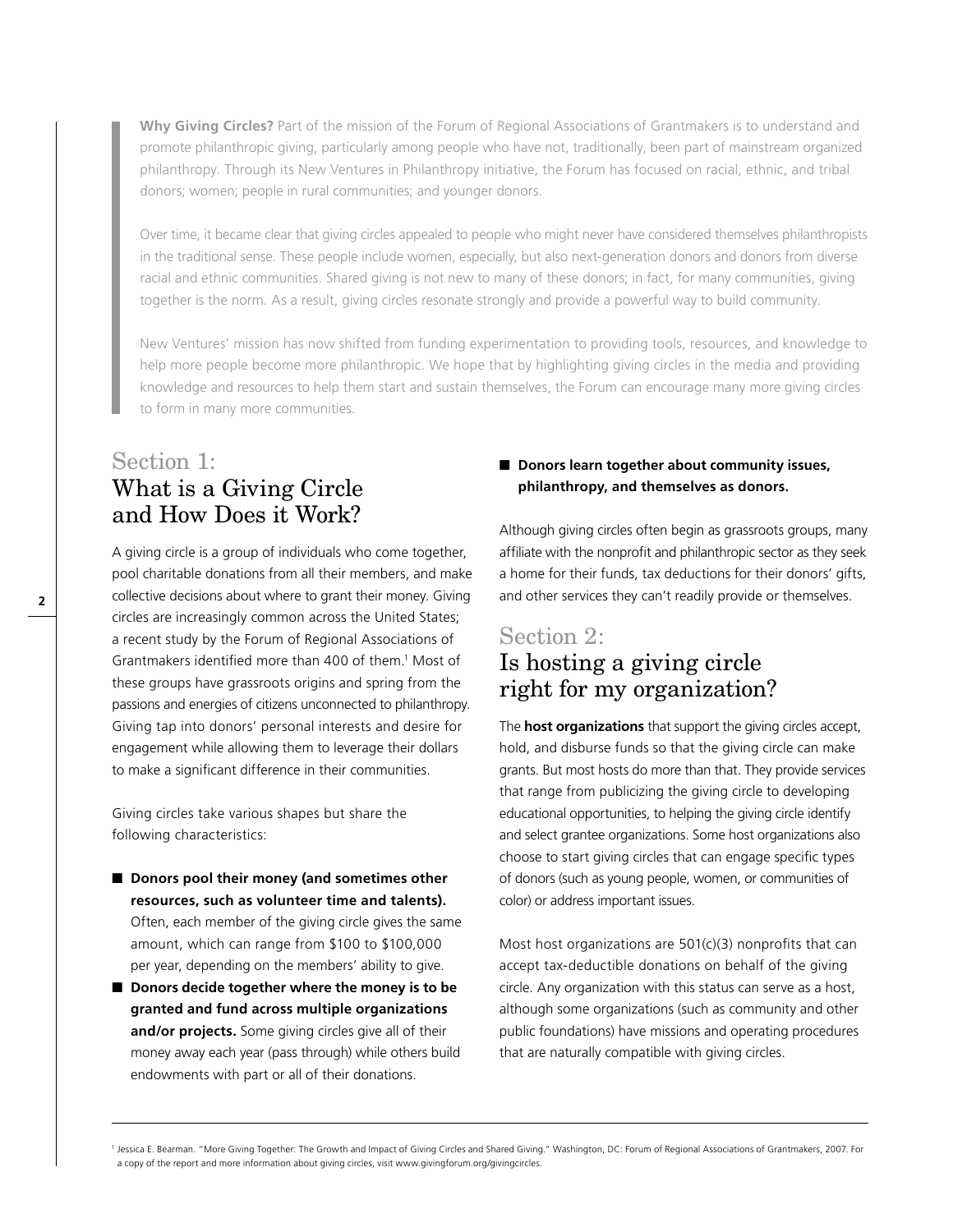"*We are proud to be part of this historic movement*," said Michelle Tong, donor relations director at the Asian American Federation and a member of the *AsiaNextGen* giving circle. "I*t's part of our mission to help grow philanthropy and volunteerism within our Asian community, and so reaching out to the next generation was a natural next step. We'd love to see more circles develop.*"

Supporting a giving circle can bring important benefits to an organization, but it is important to be realistic about what to expect. Giving circles are not easy or quick strategies to grow your organization's endowment or attract more donor advised funds (although these things do happen). Research conducted about hosts and giving circles indicated that hosts were happiest with their giving circle relationships when they considered the work to be a long-term investment in community visibility and donor engagement.

Your organization's board of directors can ask a series of questions to help determine whether hosting a giving circle makes sense for your organization. **[Attachment 1:](#page-11-0)** *To [Host or Not to Host](#page-11-0)* provides a guide for that conversation. Keep in mind that there is no clear cut YES or NO answer to the question of whether or not to host a giving circle. Much depends on your organization's goals and desire to work with a giving circle.

# Section 3: Getting started

Often, the tone of a host/giving circle relationship is influenced by the way in which the giving circle and host organization first come together. Giving circles can begin in three different ways:

- **1.** They can be started by community members who then seek a host organization
- **2.** They can be developed collaboratively by community members and host organization staff
- **3.** They can be started by the host organization

Each type of relationship has different implications for the evolution of the giving circle and the host.

**1.** *Community-generated:* Giving circles are often formed by highly motivated community members who have already formed the group – at least its guiding principles and operational design. These circles approach a prospective host organ-ization because they are looking for a fiscal agent to hold their donations and disburse their pooled funds. These circles are largely volunteer-managed, but may also seek some administrative support from a host. *Implications for hosts:* Because community-generated giving circles evolve from the passion and energy of community members, they tend to need less support from their host organization. They may also be less open to host organization input and involvement, including expertise and donor outreach.

# **BENEFITS AND CHALLENGES OF HOSTING A GIVING CIRCLE**

### **Benefits of Hosting a Giving Circle**

- Increased community visibility
- Engaged and educated donors who might not have known about your organization
- Increased diversity of your organization's donors
- More opportunities for existing donors to learn about community needs and philanthropy
- A fantastic prospect list
- More grantmaking under your organization's auspices

## **Challenges of Hosting a Giving Circle**

- Staff time required
- Administrative costs
- Difficulty communicating organizational priorities to new donors
- Challenge of ensuring that giving circle volunteers share the workload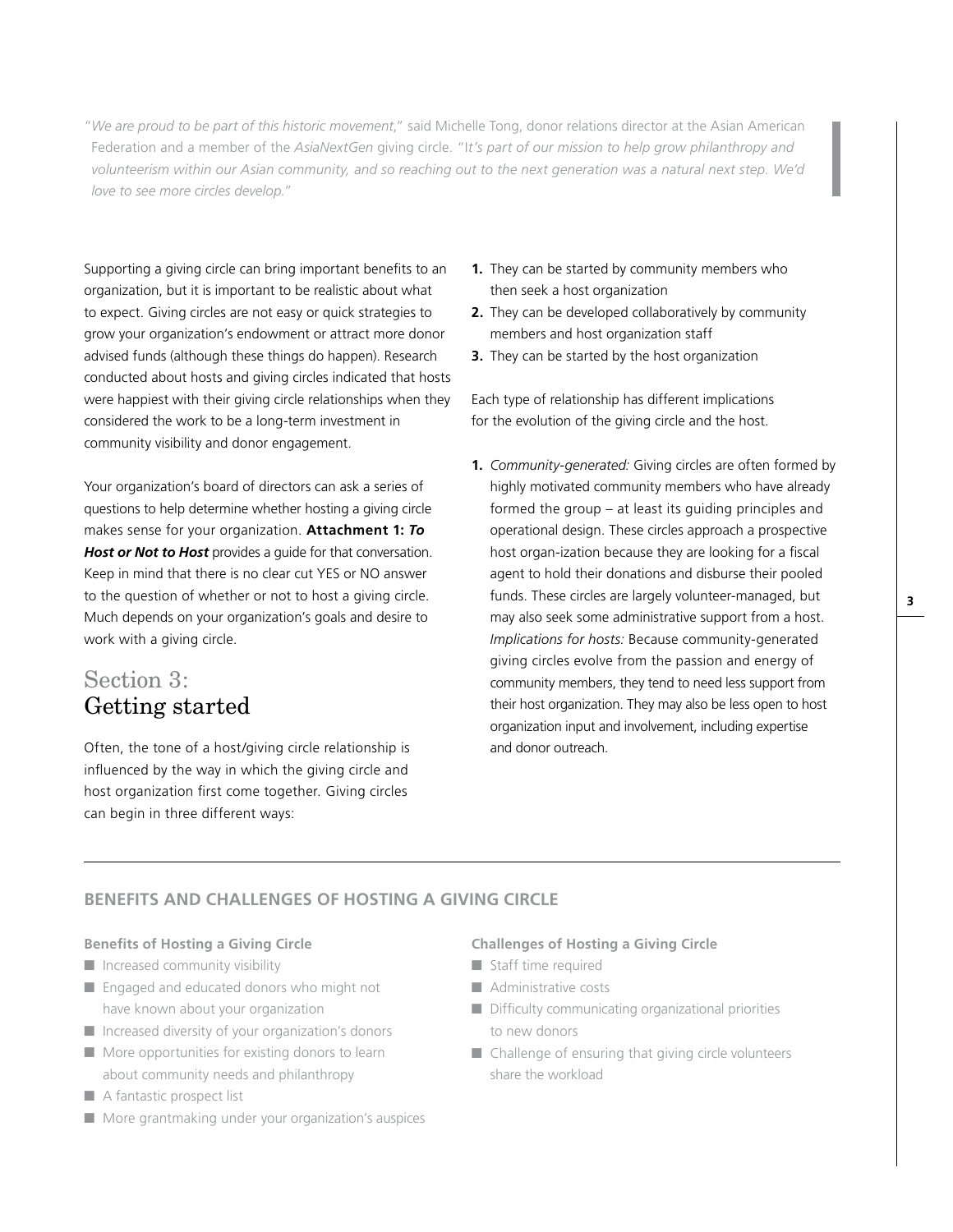#### *Watch for:*

- Differences in mission between host organization and giving circle
- A lack of understanding about the legal and practical role that a host should play
- $\blacksquare$  Fuzzy expectations about the division of responsibilities
- Changes in giving circle leadership that might make it harder for the giving circle to maintain its volunteer momentum.

#### *Tips:*

- Establish a clear understanding of roles, responsibilities, and expectations for the relationship
- Create a memorandum of understanding that outlines host and giving circle responsibilities and commitments
- Ensure that initial giving circle donors fully understand the host institution and how it operates
- Schedule regular "check-in" times for re-evaluating the terms of your agreement.
- **2.** *Co-Created:* Giving circles can be created jointly by a community member (or members) and an organization. Co-created giving circles can be a wonderful hybrid – marrying the enthusiasm of community members with the practical support of a host organization. Since both parties are present at the circle's conception, both sets of priorities can be addressed simultaneously. *Implications for hosts:* Working with community members to develop a giving circle can be a time-intensive task. Host organizations should prepare to devote ample time to attending and

facilitating meetings that will allow community members to 'own' the giving circle. As with any shared venture, it is important to delineate responsibility for different aspects of leadership and management.

## *Watch for:*

- Staff taking on more and more responsibility for the circle's operations – beyond what was anticipated at the start of the relationship
- Confusion over roles and expectations
- Different understanding of "ownership" between the individuals and the institution.

#### *Tips:*

- Once the giving circle is up and running, it is important to maintain the right balance of volunteer and staff initiative and workload. Otherwise, staff may end up with the lion's share of the work. Set clear expectations about what functions staff and circle members will perform
- Develop a memorandum of understanding signed by both parties
- **3.** *Host-Initiated:* Increasingly, host organizations particularly community foundations – create giving circles to reach out to specific types of donors, meet a need in the community, or enhance the range of services that they can offer to donors. Although the idea for the giving circle may come from the host organization, it is rare for the host to succeed in creating a sustainable circle without a strong volunteer champion.

### **CASE IN POINT – A COMMUNITY-GENERATED CIRCLE**

The *Cleveland Colectivo* was started by a group of individuals who wanted to make positive and concrete change in Cleveland. The *Colectivo's* voting members donate \$400 a year to the pooled fund, and non-voting volunteer members contribute to the group by attending meetings and helping to review applicants. The giving circle gave away more than \$13,000 in 2007.

The *Colectivo* is hosted by International Partners in Mission (IPM), a Cleveland-based nonprofit organization that works across borders of faith and culture on behalf of children, women, and youth.

When the circle started, it looked into keeping its money at another host, but that host's requirements (a minimum balance of \$10,000 and an annual fee) seemed prohibitive. IPM agreed to host the *Colectivo* because their missions were compatible, although IPM's work is international.

IPM and the *Colectivo* use a basic agreement that IPM uses with other projects it sponsors. There is no fee charged. IPM donates a small amount of work time – between one and two hours per week – for *Colectivo*-related services. Visit the *Colectivo* online at<www.clevelandcolectivo.org>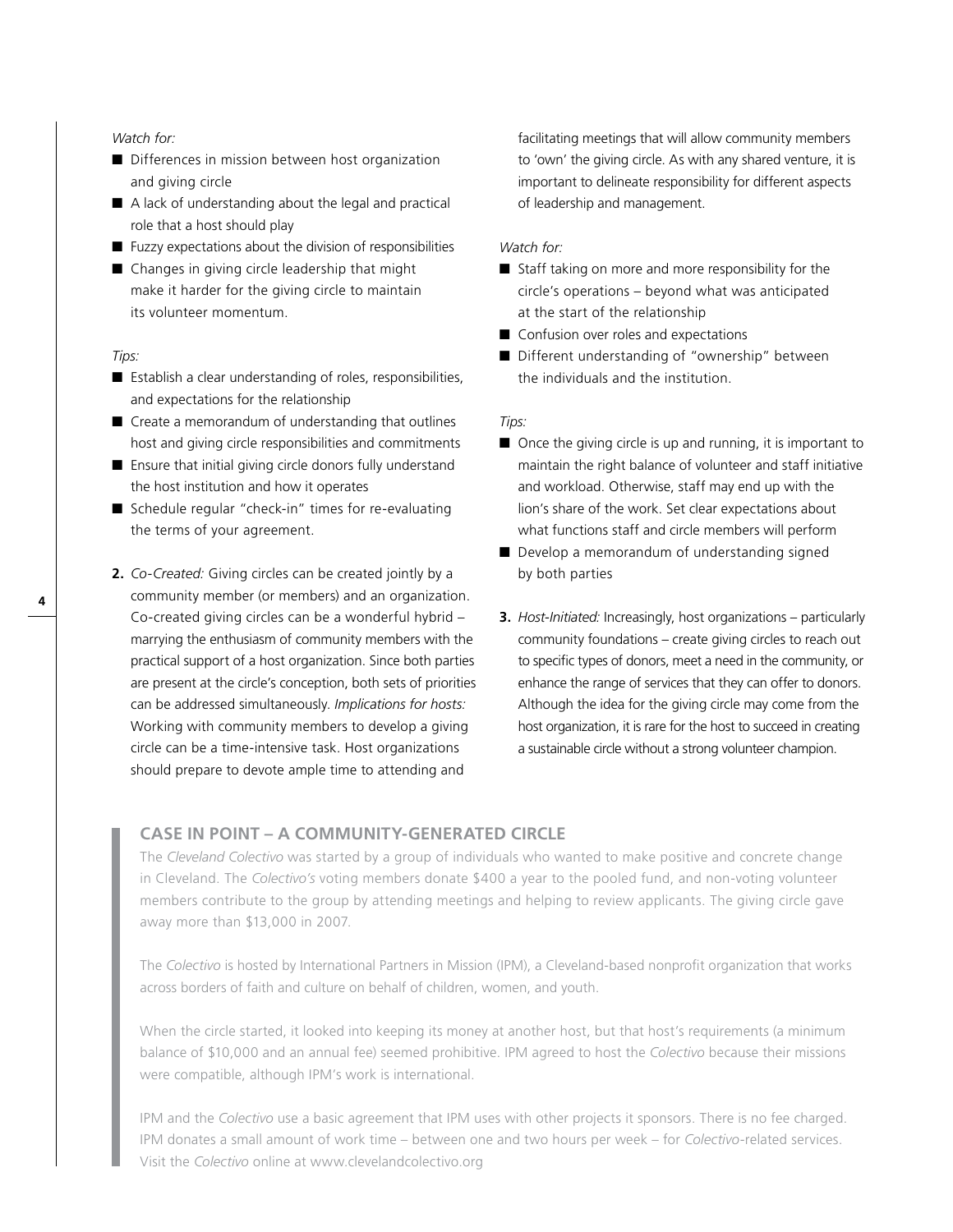# **CASE IN POINT – A CO-CREATED CIRCLE**

Anne Arundel Women Giving Together (AAWGT) in Annapolis, Maryland, formed when community member Sharon Stewart approached the Community Foundation of Anne Arundel County with her idea for a community giving circle. Together, Sharon and the community foundation's executive director crafted the basics of the giving circle, recruited a steering committee, and facilitated the development of the operational details. The relationship has enhanced both the giving circle and the small community foundation by providing structure and credibility for the giving circle and visibility and increased grantmaking for the community foundation. In just 18 months, the giving circle grew to 90 members. Visit AAWGT online at<www.givingtogether.org.>

*Implications for hosts:* Host-generated giving circles present particular opportunities and challenges. In a host-generated circle, the volunteer champions are brought into the conversation after the idea of the giving circle has germinated. Because the enthusiasm and on-going support of these volunteers is critical, hosts must seek ways to engage them meaningfully in the circle's creation. Furthermore, unless fully committed to managing all logistical aspects of the circle's operations (sometimes the case with host-generated circles) the host organization must develop a volunteer structure for the giving circle that allows members to take leadership roles.

## *Watch for:*

- Unreasonable expectations within the organization about how much donor development the giving circle will accomplish
- Confusion about whose job it is to recruit new donors for the circle – host or circle members
- Lack of clear mission alignment.

#### *Tips:*

- Make sure that strong volunteer champions are brought on board early. Provide meaningful roles that will involve and train volunteer leadership.
- Clarify goals for donor development and set realistic expectations about how and when giving circle donors will be involved in other organizational fundraising efforts, if at all
- Ensure that there is a clear pathway for new circle members to become involved with the rest of the organization.

#### **Attachment 2:** *[Key Questions to Ask at the Beginning](#page-15-0)*

is a resource to help ensure that the first conversations with your prospective giving circle partner will lay the groundwork for a successful relationship.

# **CASE IN POINT – A HOST-INITIATED CIRCLE**

The Community Foundation of Western North Carolina decided to create its giving circle, *Women for Women*, after a strategic planning process directed the organization to increase giving among high-net-worth women. Staff worked with a group of 12 committed donors, including the chair of the foundation's board, to recruit more than 200 members, many of whom did not have a previous relationship with the Community Foundation.

Coordinating *Women for Women* is time-consuming for the foundation, requiring the estimated equivalent of 1.2 full time staff per year. But, it has been worth it: after only two years of operation, *Women for Women* grew to more than 300 members, each giving \$1,100 each year for three years: \$1,000 goes into a pooled fund to promote the well-being and self-sufficiency of women, and the additional \$100 goes toward the circle's administration. The giving circle awarded \$213,000 in its first year and \$270,000 in its second grant cycle. Grants, which range from \$35,000 to \$100,000, have a strong impact on organizations that assist women and girls in western North Carolina. Additional gifts support the Women's Fund, which is a permanent endowment created to support the needs of women and girls in the western North Carolina mountains.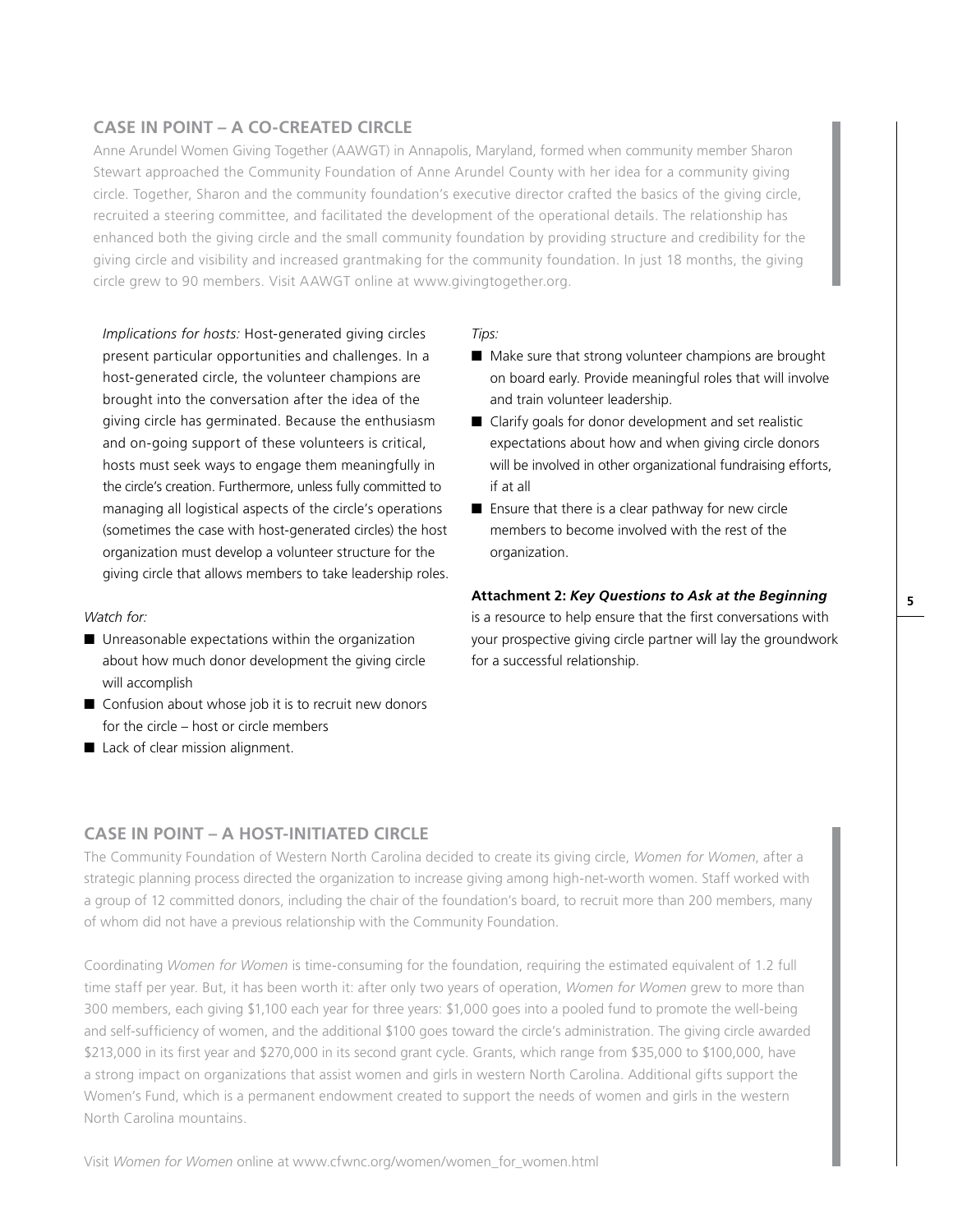# Section 4: Structuring a Great Relationship

Whether hosting a giving circle is a business relationship or a labor of love, experienced hosts recommend thinking through all aspects of the relationship in advance to prevent confusion and misunderstanding later.

Host organizations cite one particular question that should be asked early and often: *Who is responsible for that?* Duties vary depending on the complexity of the giving circle, but common responsibilities fall into the following categories.

*Legal responsibility:* Both hosts and giving circles should be clear that the host organization has legal responsibility for the giving circle and its activities. Although the giving circle may have considerable autonomy and independence, the host organization should review all decisions and activities to ensure that the giving circle doesn't accidently do something that puts the host at legal risk.

*Financial services:* All giving circle hosts serve as fiscal agents to their giving circles. This is a baseline level of service. The host's financial responsibility includes providing 501(c)(3) nonprofit status, which is essential to any giving circle that wishes to provide its donors with a tax deduction for their monetary gifts. Host organizations provide this service by accepting donations to the giving circle under their own auspices, using their own tax ID number, and providing official thank-you letters to donors. Specific services that hosts usually provide include investing and managing funds, managing administrative dollars, and providing giving circles with regular reports about their pooled fund's status.

When the giving circle is sponsored by an existing philanthropic institution, such as a community foundation or other public foundation, the pooled money is generally kept in a specially designated fund of the public charity. Although the giving circle donors decide how the money is to be givin, the host organization reviews and approves all grants decisions to ensure that the decisions are within the scope of the host's mission.

*Basic Giving Circle Design and Management:* Giving circles can take a wide variety of forms. Many giving circles come to their host organizations with the basics figured out, but for co-created or host-initiated circles, the host organization will help to decide how the circle takes shape and operates. For more information about structuring a giving circle, please visit the Forum's Giving Circles Knowledge Center at [www.](www.givingforum.org/givingcircles) [givingforum.org/givingcircles](www.givingforum.org/givingcircles) Some of the key questions to be addressed include:

- Giving circle mission and funding priorities
- Size of circle
- Target donor population
- Donation level
- Grant cycle
- Whether to build endowment or give all donations away each year

*Grant administration:* Beyond managing the pooled donations, the basic function of a host organization is to disburse checks once the giving circle has selected its grantees. In the Forum's 2007 study, 95 percent of hosts provided this service. Hosts may also manage the grantee relationship, help conduct evaluation (if any) after grants have been made, and be responsible for informing denied applicants on behalf of the circle. As the fiscal agent, the host is ultimately responsible for the giving circle's grants and has a legal responsibility to stay abreast of where the money is given.

*Administrative support:* Hosts provide day-to-day services for giving circles. Some develop and maintain a working database to track membership and contributions. They may

**Does Circle Size Matter?** Naturally, the size of a giving circle influences the amount of work it requires. More donors mean more checks to process, more names in the database, and more votes to tally.

Of greater significance than size, however, may be whether the circle emphasizes donor engagement or grantmaking. A circle that focuses on donor engagement provides more opportunities for learning and involvement. This intensive, hands-on activity requires planning and effort by host staff and/or giving circle volunteers. On the other hand, a giving circle that is more focused on grantmaking may have a very simple structure in which donors pool their money, attend only a few meetings, and vote to determine funding.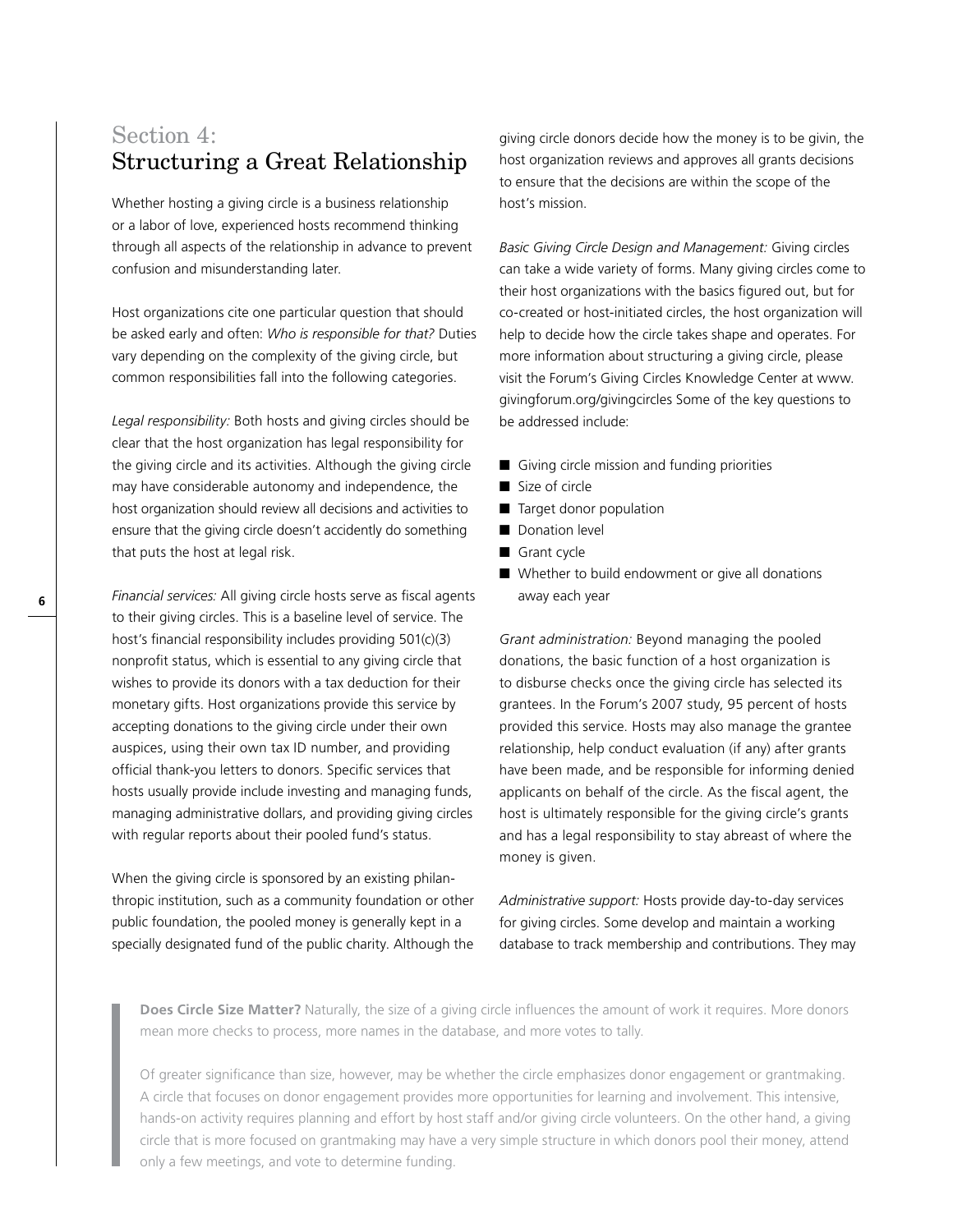also participate in or even facilitate giving circle meetings, provide a place to meet, donate internet support, or give the circle office space. General correspondence with giving circle members, such as e-mails about upcoming meetings or educational opportunities, can be undertaken by host staff, giving circle volunteers, or a combination of the two.

*Membership recruitment:* Some giving circles are open to any interested donor. Others are formed by a circle of friends and prefer to limit their membership. For the most part, giving circles recruit their own members, as donors themselves are in the best position to attract friends and acquaintances to the group. But most hosts help recruit donors and send interested donors to the giving circle's attention.

*Donor relations:* Most hosts want to develop relationships with giving circle donors who might be interested in advancing the organization's work beyond the giving circle. The hosts form these relationships by providing educational opportunities, having staff take part in meetings, and making sure that giving circle donors receive all organizational correspondence. Some hosts want to understand how donors are affected by participation in the giving circle and so develop informal and formal ways of assessing the circle's impact.

*Education:* Learning is an important part of the giving circle experience. Some hosts provide formal educational activities for giving circle members, including workshops and speakers. Others help members learn experientially by coordinating site visits, facilitating dialogue about grantmaking priorities, and coaching them as they evaluate the impact of their grants.

*Marketing and communications:* Hosts can boost giving circles by promoting them in their marketing materials and including them in their media strategies. These tasks are easy for hosts that start a giving circle because there is only one identity to consider. For hosts whose giving circles came to them partially or fully formed, there may be more negotiation involved in the circle's branding. The giving circle may have an established look and identity, including its own Web site and materials. Hosts and giving circles may want to reach an agreement in writing about if and how each will reference and promote the other.

#### **Attachment 3:** *[Checklist of Giving Circle/Host Duties](#page-17-0)*

provides a template for thinking through the various tasks associated with starting and managing a giving circle.

# **Relationship Intensity:**

The intensity of the giving circle/host relationship is primarily a function of how the host organization and giving circle volunteers divide responsibility. Because of the wide variety in giving circles and hosts, it is difficult to describe discrete types of relationships. Instead, based on what we learned from experienced hosting organizations, we have developed a continuum of intensity into which most relationships fall. A chart showing the *Three Levels of Intensity in Giving Circle/ Host Relationships can be found on page 8.*

# Section 5: Formalizing the Relationship

Hosts need to pay for staff time and direct expenses associated with the giving circle. Direct expenses may include everything from Web page design to letterhead to food for meetings. Host organizations have different ways of covering the giving circle's costs:

- *Donations from the organization's budget:* Most hosts donate at least some services from their organizations' budgets. Partly, this is an acknowledgement that the giving circle's work is important to the organization. Often, it is also a practical acknowledgement that the giving circle's fee does not cover the true cost of supporting the giving circle.
- Fee for service: Many hosts charge a fee. For some, this is based on a percentage of the circle's assets – usually 1 to 2 percent of assets. Others charge a flat fee, such as \$100 per donor per year. Community and other public foundations may charge their usual donor-advised fund fee.
- *Special gifts from circle members: Giving circle members* sometimes contribute additional money toward the cost of administration. This can be via a special administrative fund drive or through solicitation of individual giving circle members.
- *Special gifts from other sources:* In some relationships, the giving circle (and/or host organization) receives a special grant or donation from an outside organization or individual specifically to pay for administration. Hosts can seek support from local or national foundations to defray initial costs of the giving circle.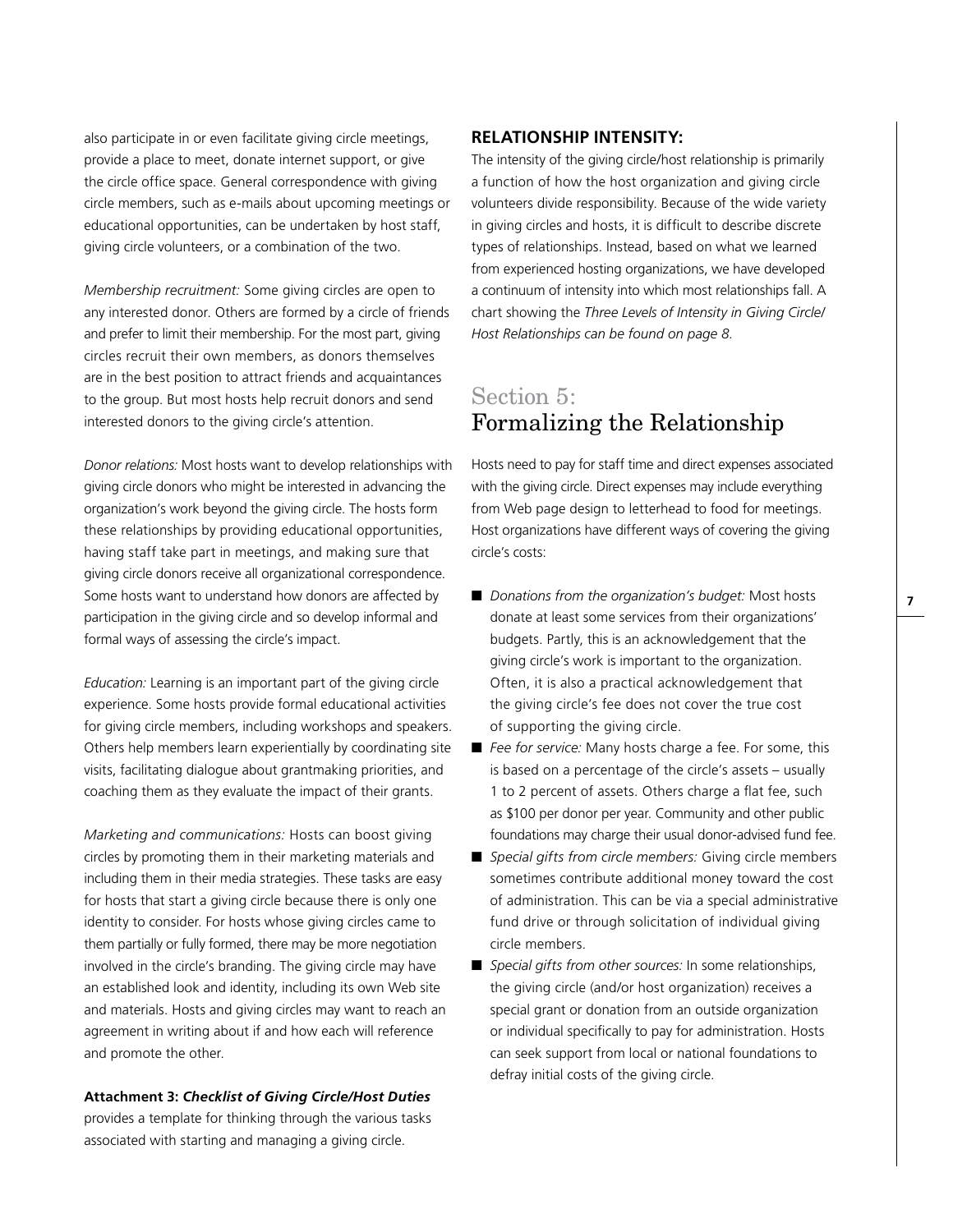# **Three Levels of Intensity in Giving Circle/Host Relationships**

|                                                            | Low Intensity                                                                                                                                                                                                                                                                                    | <b>Medium Intensity</b>                                                                                                                                                                                                                                                                                                                                                      | <b>High Intensity</b>                                                                                                                                                                                                                                                                                                                                                                                                                   |
|------------------------------------------------------------|--------------------------------------------------------------------------------------------------------------------------------------------------------------------------------------------------------------------------------------------------------------------------------------------------|------------------------------------------------------------------------------------------------------------------------------------------------------------------------------------------------------------------------------------------------------------------------------------------------------------------------------------------------------------------------------|-----------------------------------------------------------------------------------------------------------------------------------------------------------------------------------------------------------------------------------------------------------------------------------------------------------------------------------------------------------------------------------------------------------------------------------------|
| <b>Staff time</b><br>required                              | Average of one to<br>five hours per week                                                                                                                                                                                                                                                         | Average of five to<br>10 hours per week                                                                                                                                                                                                                                                                                                                                      | More than 10 hours<br>per week                                                                                                                                                                                                                                                                                                                                                                                                          |
| <b>Circle origins</b>                                      | Giving circle almost always<br>begins in the community with<br>strong volunteer leadership                                                                                                                                                                                                       | Circle may be started by host<br>organization, co-created, or<br>community-driven                                                                                                                                                                                                                                                                                            | Usually co-created or<br>host-created; very rarely<br>community-created                                                                                                                                                                                                                                                                                                                                                                 |
| Circle<br>managed<br>by                                    | Volunteers with liaison<br>to host organization staff                                                                                                                                                                                                                                            | Staff and giving<br>circle volunteers                                                                                                                                                                                                                                                                                                                                        | Staff manage most aspects of<br>the giving circle and coordinate<br>volunteer activity                                                                                                                                                                                                                                                                                                                                                  |
| <b>Usual</b><br>services<br>provided<br>by host            | Holds and invests<br>grantmaking money<br>■ Cuts checks<br>Holds administrative money<br>Promotes circle as part of<br>organizational materials<br>May manage database<br>of giving circle members<br>May help to provide<br>educational opportunities<br>in collaboration with<br>giving circle | Holds and invests<br>grantmaking money<br>■ Cuts checks<br>Holds administrative money<br>Manages database of<br>giving circle members<br>Provides work, meeting,<br>and storage space<br>Promotes circle in<br>organizational materials<br>Produces giving circle<br>materials<br>May help to provide<br>educational opportunities<br>May document giving<br>circle activity | Holds and invests<br>grantmaking money<br>■ Cuts checks<br>Holds administrative money<br>• Manages database of giving<br>circle members<br>Provides work, meeting,<br>and storage space<br>Promotes circle in<br>organizational materials<br>Produces giving circle<br>materials<br>Provides educational<br>opportunities in collaboration<br>with giving circle<br>May document giving<br>circle activity<br>• May recruit new members |
| <b>Considerations</b><br>and key<br>questions<br>for hosts | $\blacksquare$ Is the circle's mission<br>compatible with ours?<br>Are expectations clear about<br>circle/host responsibilities?<br>Is it clear how costs of<br>circle administration will<br>be covered?<br>How will circle and host<br>promote each other on<br>materials, if at all?          | All low-intensity questions<br>plus:<br>■ What do we want the<br>giving circle to accomplish<br>for our organization?<br>What do the donors want<br>the circle to accomplish<br>for themselves and the<br>community?                                                                                                                                                         | All low- and medium-intensity<br>questions plus:<br>How will volunteer champions<br>be meaningfully engaged in the<br>circle's design and operation?<br>How will our organization<br>measure the success of the<br>giving circle in meeting our<br>objectives?                                                                                                                                                                          |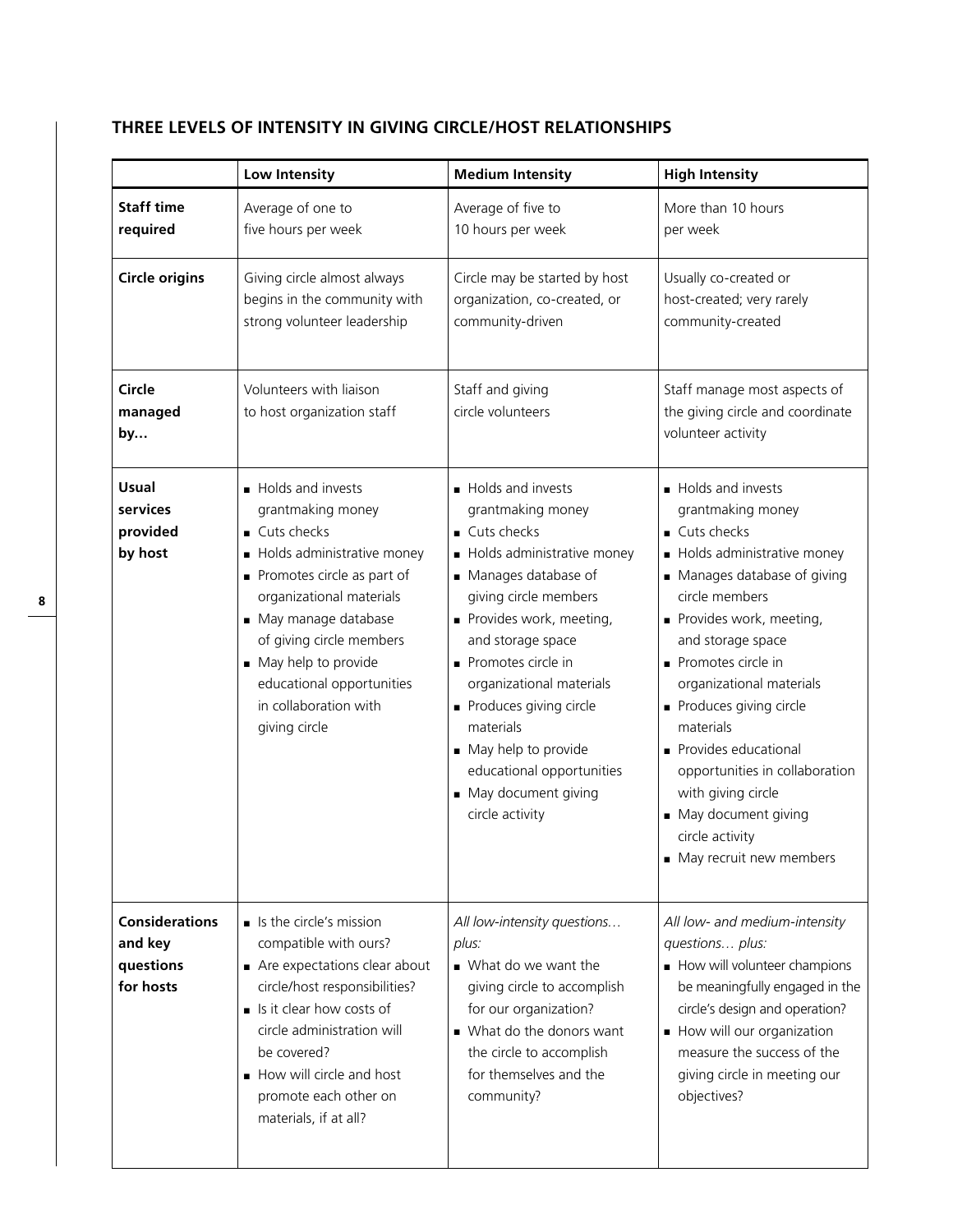Your organization's board and staff can use **[Attachment](#page-19-0)  4:** *[Cost Calculator](#page-19-0)* to begin thinking about the costs of the services that the giving circle will require. It is very difficult to project the amount of staff time required until your organization has spent some time hosting the giving circle. For this reason, we recommend that you establish a pilot period during which you can track expenses, followed by a chance to evaluate and renegotiate the terms of your agreement, if necessary. Keep in mind that the start-up phase of a giving circle will be more time-intensive than the maintenance phase.

**Memorandum of Understanding (MOU):** We strongly advise your organization to develop a Memorandum of Understanding with the giving circle *before* you accept monetary donations from circle members. This document has many purposes.

- $\blacksquare$  It ensures that both the host and the giving circle know what they are expected to contribute to the relationship.
- It describes the fee (or other payment) structure.
- It protects both the host organization and the giving circle from confusion due to staff or volunteer leadership transitions.
- A formal document serves as institutional memory, can clarify important elements of the relationship, and can provide a safeguard against misuse of funds.

Your organization may already have a standard agreement that it uses with donor advised funds or other sub-funds. These agreements, slightly modified, may also work well as templates for a giving circle memorandum of understanding.

**Attachment 5:** *[Memorandum of Understanding](#page-21-0)  [Template](#page-21-0)* provides ideas for what a formal agreement should contain. For more templates and examples of MOUs, please visit the Forum's Giving Circles Knowledge Center at<www.givingforum.org/givingcircles>.

# In Summary…

By hosting a giving circle, your organization makes a commitment to build philanthropy in your community. When the mission of an organization and the passion of giving circle donors come together the results can be truly extraordinary: connected, knowledgeable, and thoughtful donors and more giving in your community. We hope that this handbook has given you the tools to make a thoughtful decision about whether and how your organization can best support a giving circle.

The Forum of Regional Associations of Grantmakers' *Giving Circles Knowledge Center* provides an online resource for giving circles and their hosts. You can find additional tools, templates, and sample documents, as well as research and writing about giving circles, at [www.givingforum.org/giving](www.givingforum.org/givingcircles) [circles.org](www.givingforum.org/givingcircles) The knowledge center is enriched when giving circles and host organizations share their questions, comments, and experiences. Please contact the Forum at info@giving forum.org to tell us about your giving circle experience!



**Please contact the Forum at info@givingforum.org to tell us about your giving circle experience!**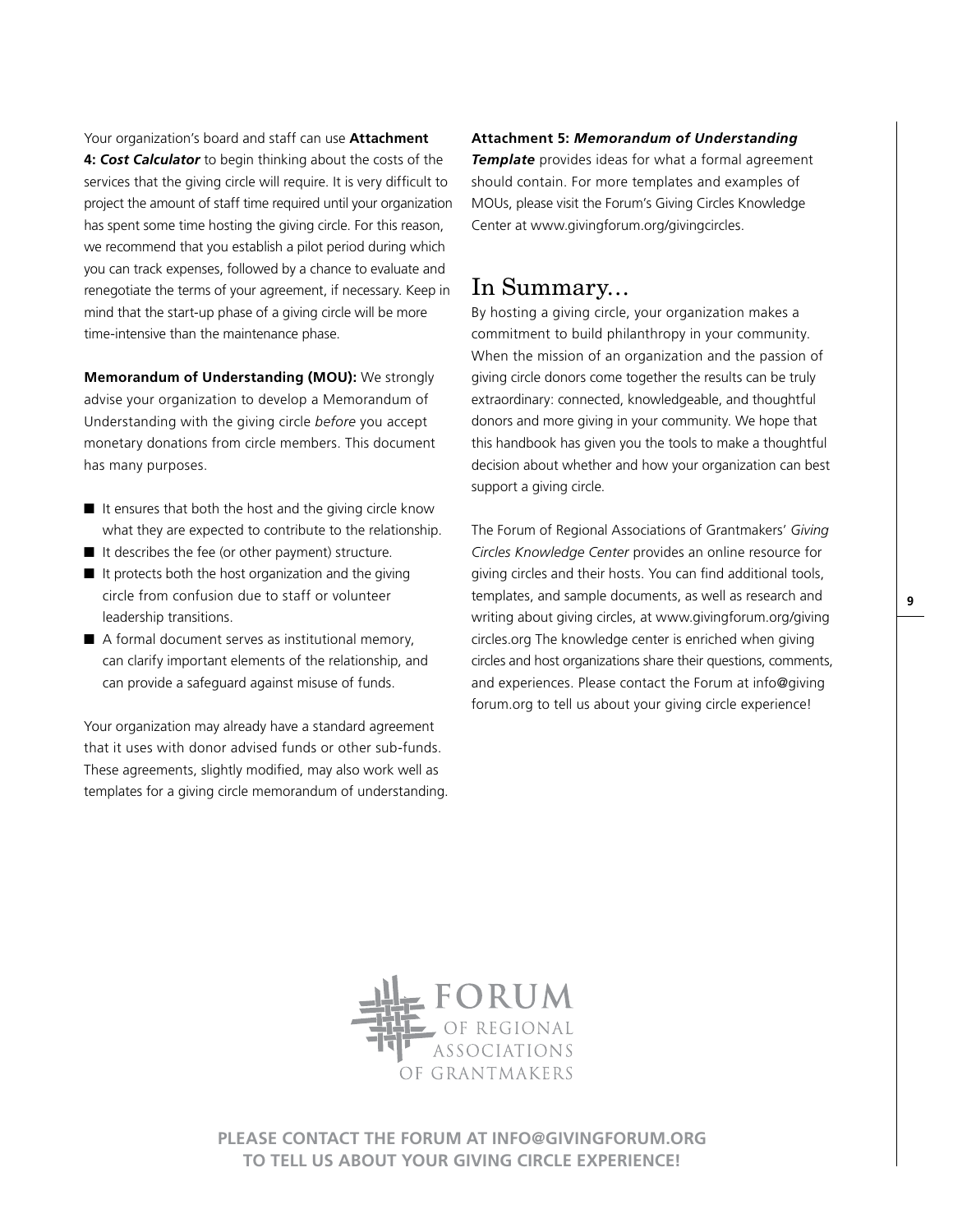# <span id="page-11-0"></span>Attachment 1: To Host or Not to Host

A self-assessment tool for organizations considering hosting a giving circle

# **HOW TO USE:**

This self-assessment can be used as part of a board meeting, staff meeting, or retreat to help your organization think through questions related to your readiness to host a giving circle. Please note that while there is no magic formula for hosting a giving circle, the Red Flags in this assessment highlight important factors for success.

# **1. Does hosting a giving circle fit with your organization's overall mission and strategic plan?**

Is it part of your organization's mission to generate and support donor education or civic engagement?

|    | Yes | No                                                              | <b>Not Sure</b> |                                                                                                        |
|----|-----|-----------------------------------------------------------------|-----------------|--------------------------------------------------------------------------------------------------------|
|    |     | Do you have an interest in reaching out to new pools of donors? |                 |                                                                                                        |
|    | Yes | No                                                              | <b>Not Sure</b> |                                                                                                        |
|    |     |                                                                 |                 | Does your mission speak to providing education and engagement for your existing donors?                |
|    | Yes | No                                                              | <b>Not Sure</b> |                                                                                                        |
|    |     |                                                                 |                 |                                                                                                        |
|    |     |                                                                 |                 |                                                                                                        |
| 2. |     |                                                                 |                 | Why does your organization want to host a giving circle? What is your vision for how the giving circle |
|    |     |                                                                 |                 |                                                                                                        |
|    |     |                                                                 |                 |                                                                                                        |

**3. To what extent is the giving circle already formed?** Giving circles at different stages of development pose different opportunities and challenges for host organizations. *[Attachment 2, Key Questions to Ask](#page-15-0)  [at the Beginning](#page-15-0)***,** poses important questions to ask a giving circle at the start of a hosting relationship.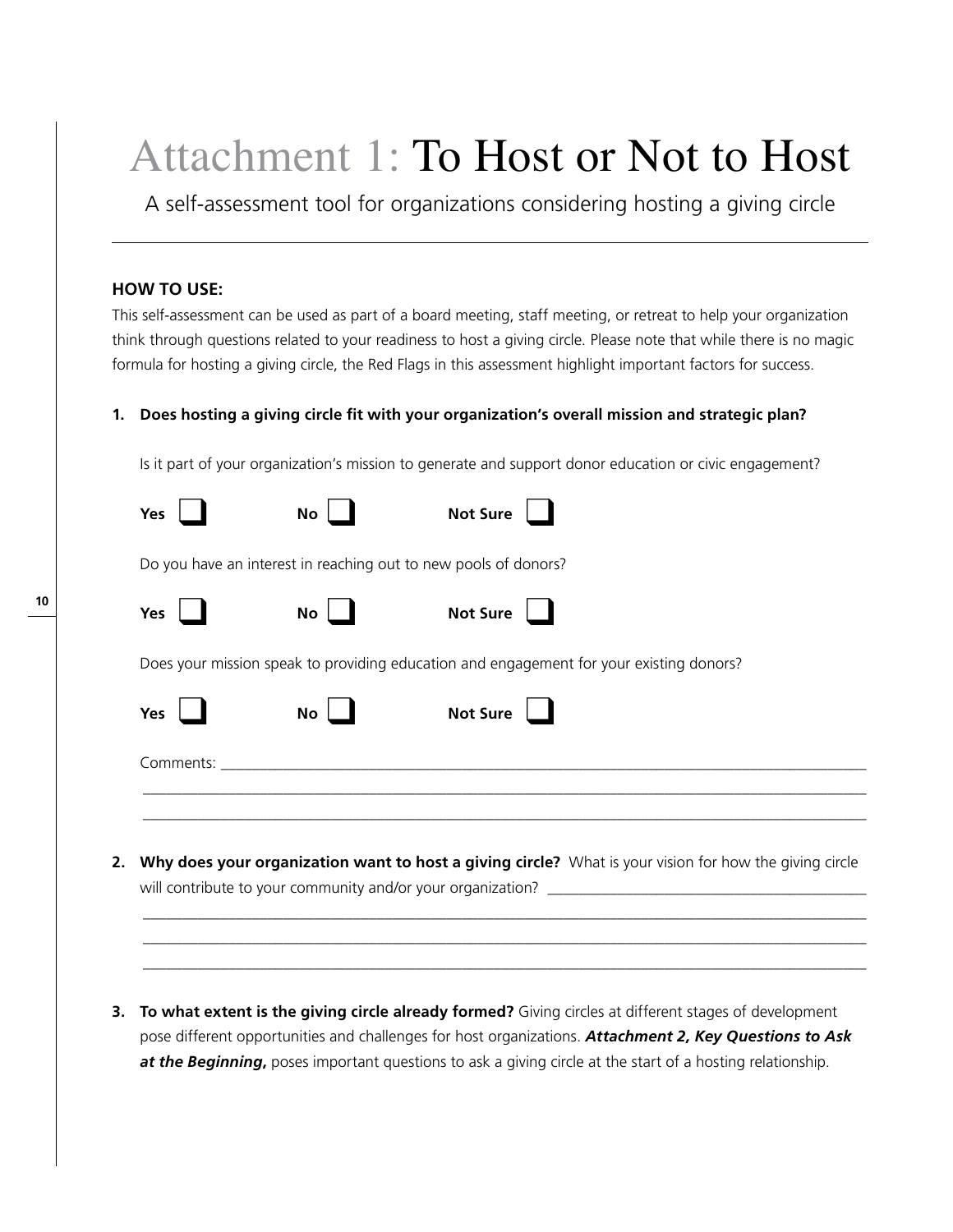|    | It is not yet formed. Our organization will create the giving circle from scratch.                                                                                                                                               |
|----|----------------------------------------------------------------------------------------------------------------------------------------------------------------------------------------------------------------------------------|
|    | We are working with a volunteer champion (or small group of volunteers) to start the circle.                                                                                                                                     |
|    | The giving circle has a core group of members, and they want our organization<br>to help them become more organized, recruit, etc.                                                                                               |
|    | The giving circle is formed already, and is seeking a fiscal sponsor.                                                                                                                                                            |
|    | Comments: with the comments of the comments of the comments of the comments of the comments of the comments of the comments of the comments of the comments of the comments of the comments of the comments of the comments of   |
|    |                                                                                                                                                                                                                                  |
| 4. | Does the giving circle have a strong volunteer champion or group of champions? If so, does<br>this individual (this group) have sufficient motivation, connections, and community credibility to catalyze<br>this giving circle? |

# **RED FLAG**

If the giving circle does not have a volunteer champion(s) who can recruit members and generate community excitement, it may be difficult for your organization to make progress. You will need to think carefully about how you will generate interest and community support for the idea.

| Yes       | No                                                                                                                   | Not Sure $\boxed{\phantom{a}}$ |  |
|-----------|----------------------------------------------------------------------------------------------------------------------|--------------------------------|--|
| Comments: | <u> 1980 - Jan Stein Stein Stein Stein Stein Stein Stein Stein Stein Stein Stein Stein Stein Stein Stein Stein S</u> |                                |  |
|           |                                                                                                                      |                                |  |

# **5. Do you have an in-house champion for the giving circle?**

Is there someone on your staff or board who is particularly excited about the giving circle? Perhaps they are involved in the creation of the giving circle. It is helpful to have at least one person within the organization who is highly motivated to make the relationship work. Ideally, this person is either in a leadership role or has the backing of the organization's leadership.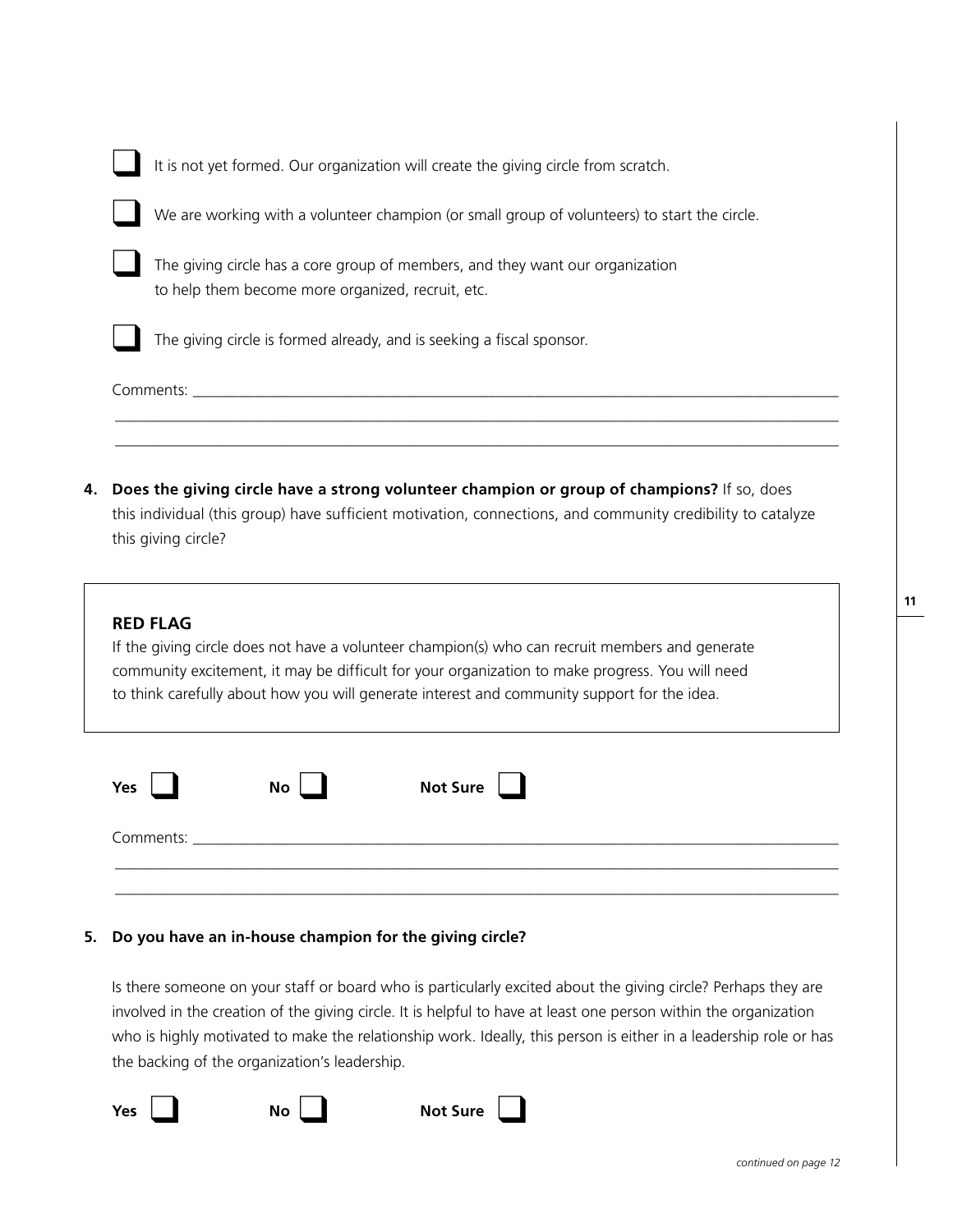|    | Comments: the comments of the community of the community of the community of the community of the community of the community of the community of the community of the community of the community of the community of the commu                                                                                                                                                                                                           |  |  |  |  |
|----|------------------------------------------------------------------------------------------------------------------------------------------------------------------------------------------------------------------------------------------------------------------------------------------------------------------------------------------------------------------------------------------------------------------------------------------|--|--|--|--|
| 6. | Does your organization's leadership (CEO and board of directors) support the idea of<br>hosting a giving circle?                                                                                                                                                                                                                                                                                                                         |  |  |  |  |
|    | <b>RED FLAG</b><br>If the idea of hosting a giving circle is not wholeheartedly supported by the organization's CEO and<br>board of directors, it is probably not wise to proceed.                                                                                                                                                                                                                                                       |  |  |  |  |
|    | <b>Not Sure</b><br><b>Yes</b><br>No                                                                                                                                                                                                                                                                                                                                                                                                      |  |  |  |  |
|    |                                                                                                                                                                                                                                                                                                                                                                                                                                          |  |  |  |  |
|    |                                                                                                                                                                                                                                                                                                                                                                                                                                          |  |  |  |  |
|    | What kind of support does the giving circle want or need from your organization?                                                                                                                                                                                                                                                                                                                                                         |  |  |  |  |
|    | list of possible tasks. The contract of the contract of the contract of the contract of the contract of the co                                                                                                                                                                                                                                                                                                                           |  |  |  |  |
| 7. | Some circles may desire only fiscal sponsorship. This includes providing them with the legal status of a nonprofit<br>organization (the 501(c)(3) umbrella) and managing their financial assets. Others may request database<br>development and management, donor or fund analysis, help with education programming, and marketing<br>and communications support. See Attachment 3 Checklist of Giving Circle/Host Duties for a detailed |  |  |  |  |
| 8. | Can your organization reasonably provide the support that the circle wants? The amount of staff<br>support you can provide is less important than having a good match between what the giving circle needs<br>and what you can provide. See Attachment 3: Checklist of Giving Circle/Host Duties for a detailed<br>list of possible tasks.                                                                                               |  |  |  |  |

 $\overline{a}$ 

**12**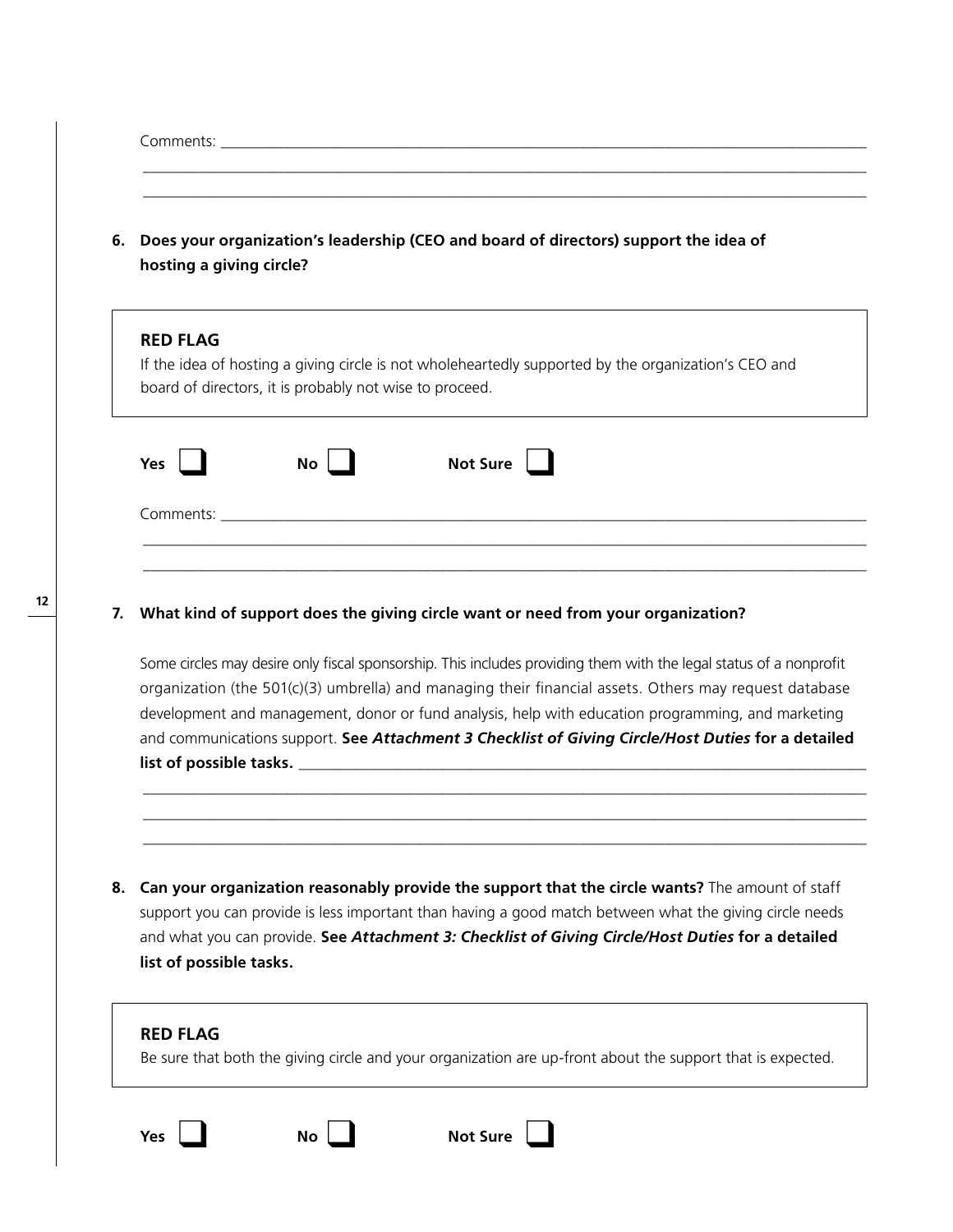| 9. What benefits does your organization expect from the giving circle? Are your expectations |
|----------------------------------------------------------------------------------------------|
| realistic, given the type of giving circle you are considering hosting?                      |

| Increased organizational visibility in the community                                                    |
|---------------------------------------------------------------------------------------------------------|
| More donors to organization                                                                             |
| More engagement opportunities for existing donors                                                       |
| Connections to a previously untapped group of donors (such as young donors, women, or donors of color). |
| The growth of new donor advised funds at your organization                                              |
| Increased grantmaking (through circle grants)                                                           |
| Other                                                                                                   |
|                                                                                                         |
|                                                                                                         |
|                                                                                                         |
| 11. What would be the consequences of a failed (or lackluster) effort? _____________________________    |
|                                                                                                         |

**12. What are your next steps?** List any questions that still need to be answered, people with whom you will consult, and other actions that you'll take next. **\_\_\_\_\_\_\_\_\_\_\_\_\_\_\_\_\_\_\_\_\_\_\_\_\_\_\_\_\_\_\_\_\_\_\_\_\_\_\_\_\_\_\_\_\_\_\_\_\_\_\_\_\_**

**\_\_\_\_\_\_\_\_\_\_\_\_\_\_\_\_\_\_\_\_\_\_\_\_\_\_\_\_\_\_\_\_\_\_\_\_\_\_\_\_\_\_\_\_\_\_\_\_\_\_\_\_\_\_\_\_\_\_\_\_\_\_\_\_\_\_\_\_\_\_\_\_\_\_\_\_\_\_\_\_\_\_\_\_\_\_\_\_\_\_\_\_\_ \_\_\_\_\_\_\_\_\_\_\_\_\_\_\_\_\_\_\_\_\_\_\_\_\_\_\_\_\_\_\_\_\_\_\_\_\_\_\_\_\_\_\_\_\_\_\_\_\_\_\_\_\_\_\_\_\_\_\_\_\_\_\_\_\_\_\_\_\_\_\_\_\_\_\_\_\_\_\_\_\_\_\_\_\_\_\_\_\_\_\_\_\_ \_\_\_\_\_\_\_\_\_\_\_\_\_\_\_\_\_\_\_\_\_\_\_\_\_\_\_\_\_\_\_\_\_\_\_\_\_\_\_\_\_\_\_\_\_\_\_\_\_\_\_\_\_\_\_\_\_\_\_\_\_\_\_\_\_\_\_\_\_\_\_\_\_\_\_\_\_\_\_\_\_\_\_\_\_\_\_\_\_\_\_\_\_**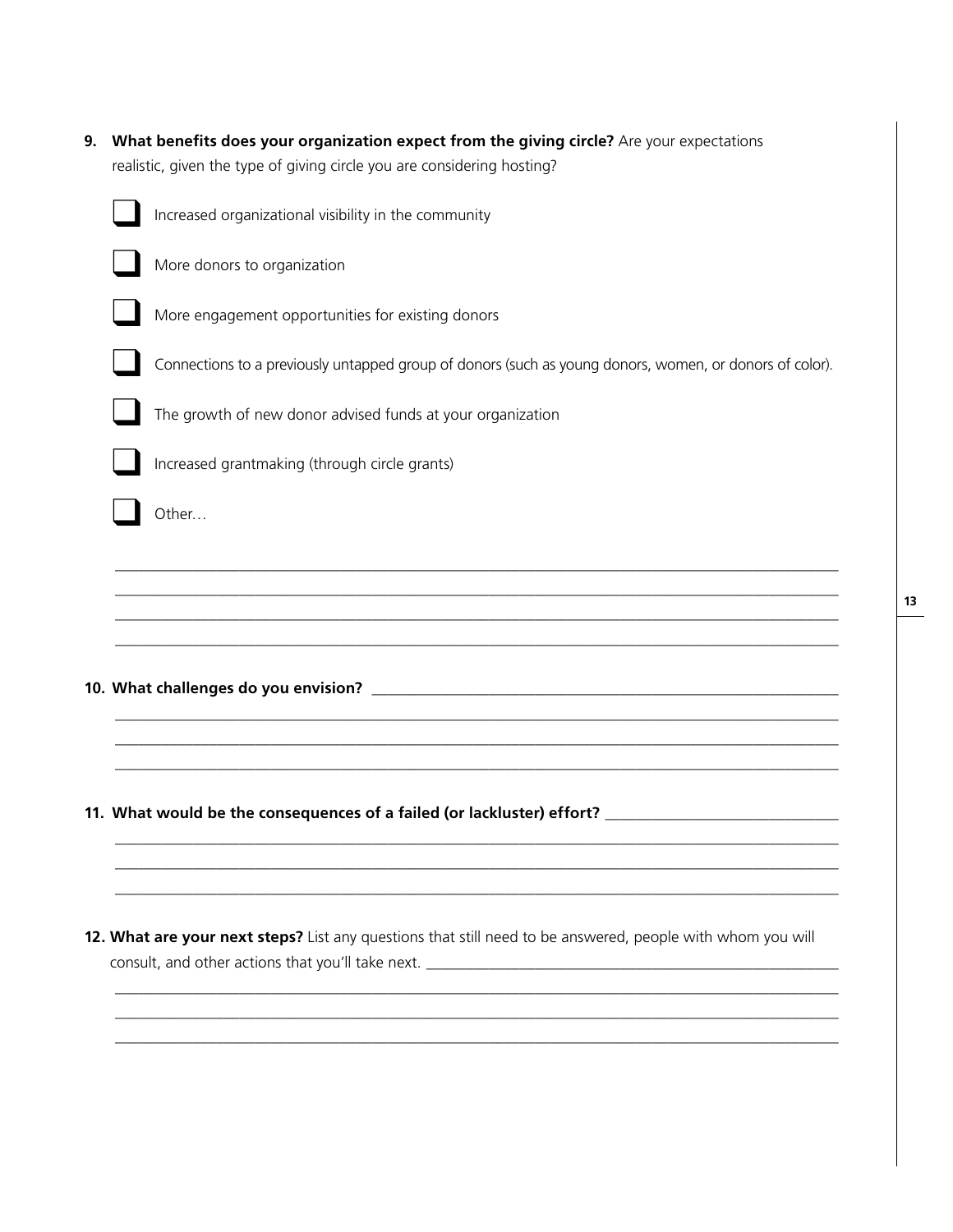# <span id="page-15-0"></span>Attachment 2: Key Questions to Ask at the Beginning

A discussion guide for early conversations with giving circle leadership

# **HOW TO USE:**

This tool poses a number of questions that your organization should ask – both of the giving circle and yourself – at the start of the relationship. You can use these questions as a guide for early discussions. For tips and tools related to getting a giving circle started, visit the Forum's Giving Circles Knowledge Center at <www.givingforum.org/givingcircles>.

# **Community-Generated Giving Circle**

- **1. Who are the volunteer champions of this circle?**
- **2. How far along is the circle in its development?**
	- a. Does it have a name, mission statement, bylaws, webpage?
	- b. How many members does it have?

c. Have operational details already been determined (things like donation levels, committees, etc.)

- **3. Does the giving circle already have funding priorities? Are they congruent with your organization's mission?**
- **4. What specific services does the giving circle hope that your organization will provide?**
- **5. Is the giving circle able and willing to pay an administrative fee to your organization for the services you provide?**

# **Co-Created Giving Circle**

- **1. Who are the volunteer champions of this circle?** 
	- a. Do they have strong motivation and credibility to lead this effort?
	- b. What kinds of ideas do they have for the circle's operations and priorities?
	- c. What will be expected of them?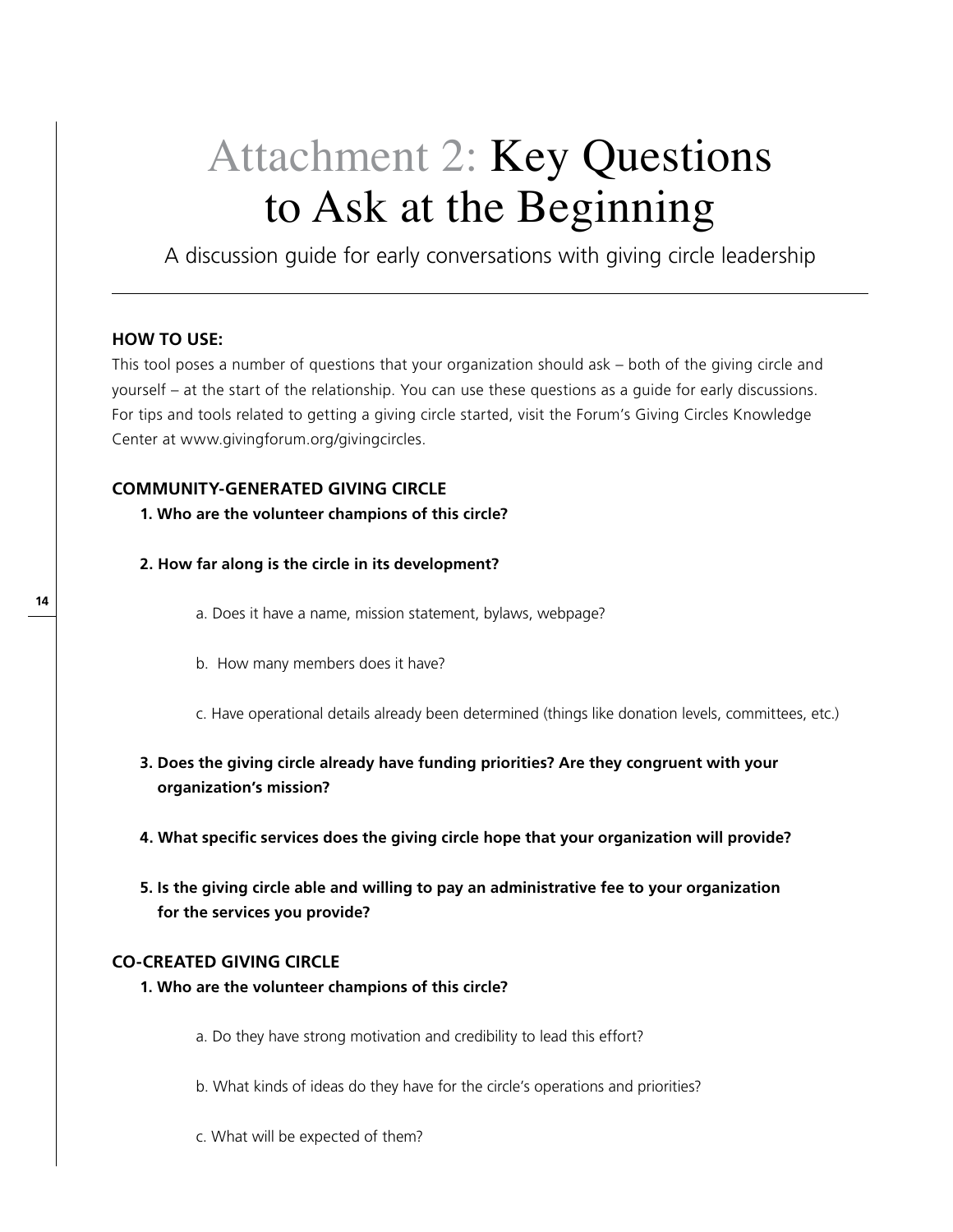- **2. Which staff from your organization will serve as point people for giving circle development?**
- **3. What can the organization contribute to the development of the giving circle?**
- **4. How will new members be recruited?**
- **5. How will volunteer leadership be developed and empowered?**
- **6. How will donation levels and funding priorities be decided?**

## **Host-Initiated Giving Circle**

- **1. What does your organization hope to accomplish through this giving circle?**
- **2. Which staff from your organization are responsible for circle development?**
- **3. Who are the volunteer champions of this circle?** 
	- a. Are they already on-board or will they need to be recruited?
	- b. Do they have strong motivation and credibility to lead this effort?
	- c. What will be expected of them?
- **4. What can the organization contribute to the development of the giving circle?**
- **5. How will new members be recruited?**
- **6. How will volunteer leadership be developed and empowered?**
- **7. How will donation levels and funding priorities be decided?**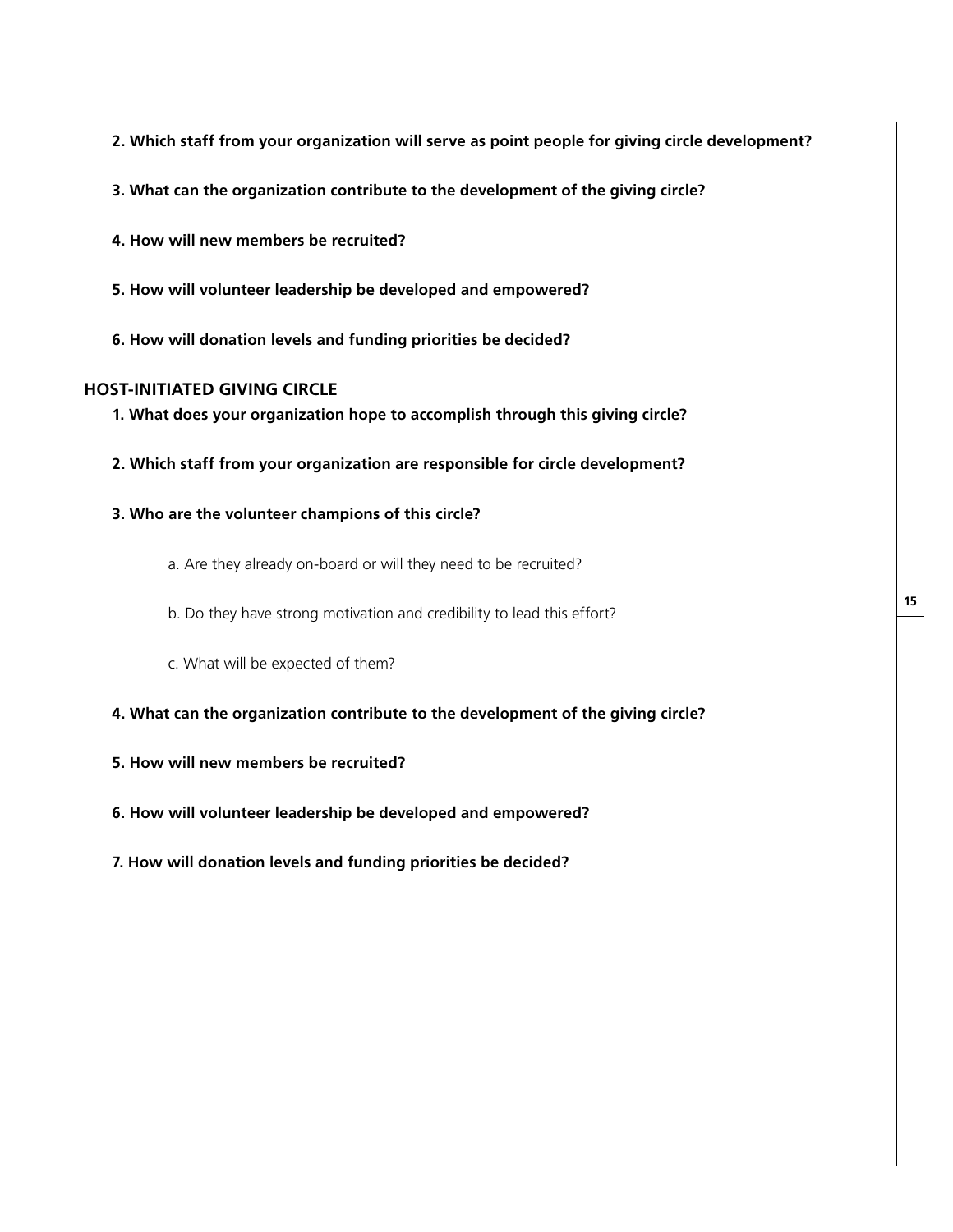# <span id="page-17-0"></span>Attachment 3: Checklist of Giving Circle/Host Duties

A checklist to help you think through the division of responsibilities

# **HOW TO USE:**

This checklist is best used as part of a discussion with giving circle representatives. However, your board may want to review it first and determine what responsibilities make most sense for your organization. Completing this checklist is an essential step to crafting a detailed Memorandum of Understanding.

The following list includes common tasks that giving circles or their host organizations (or both) must take on to launch and manage a giving circle. Advance consideration of who will be responsible for each element helps to ensure a straightforward relationship. This checklist can form the basis for a clear Memorandum of Understanding – **[see Attachment 5.](#page-21-0)**

As you use this tool, feel free to add additional responsibilities to the checklist. Please share your changes with the Forum by emailing info@givingforum.org.

| <b>Financial</b>                                                  | Host | GC | <b>Shared</b> | N/A |
|-------------------------------------------------------------------|------|----|---------------|-----|
| $\Box$ Nonprofit legal status - 501(c)(3)                         |      |    |               |     |
| I Invest and manage giving circle donations (pooled fund)         |      |    |               |     |
| $\Box$ Manage cash accounts, if any                               |      |    |               |     |
| □ IRS form 990 preparation                                        |      |    |               |     |
| Financial reporting to giving circle leadership                   |      |    |               |     |
| □ Collect and document checks received from giving circle members |      |    |               |     |
| $\Box$ Deposit checks from giving circle members                  |      |    |               |     |
| Thank you letters/Tax receipts to giving circle donors            |      |    |               |     |
| $\Box$ Cut checks for grantee organizations                       |      |    |               |     |
| $\Box$ Mail checks for grantee organizations                      |      |    |               |     |
| <b>Giving Circle Administration and Support</b>                   |      |    |               |     |
| Develop giving circle mission and policies (or bylaws)            |      |    |               |     |
| □ Database developmentMember databaseGrantee database             |      |    |               |     |
| $\Box$ Meeting facilitation                                       |      |    |               |     |
| $\Box$ Meeting participation                                      |      |    |               |     |
| $\Box$ Meeting space (finding and providing)                      |      |    |               |     |
| $\Box$ General correspondence to members (mail, email, phone)     |      |    |               |     |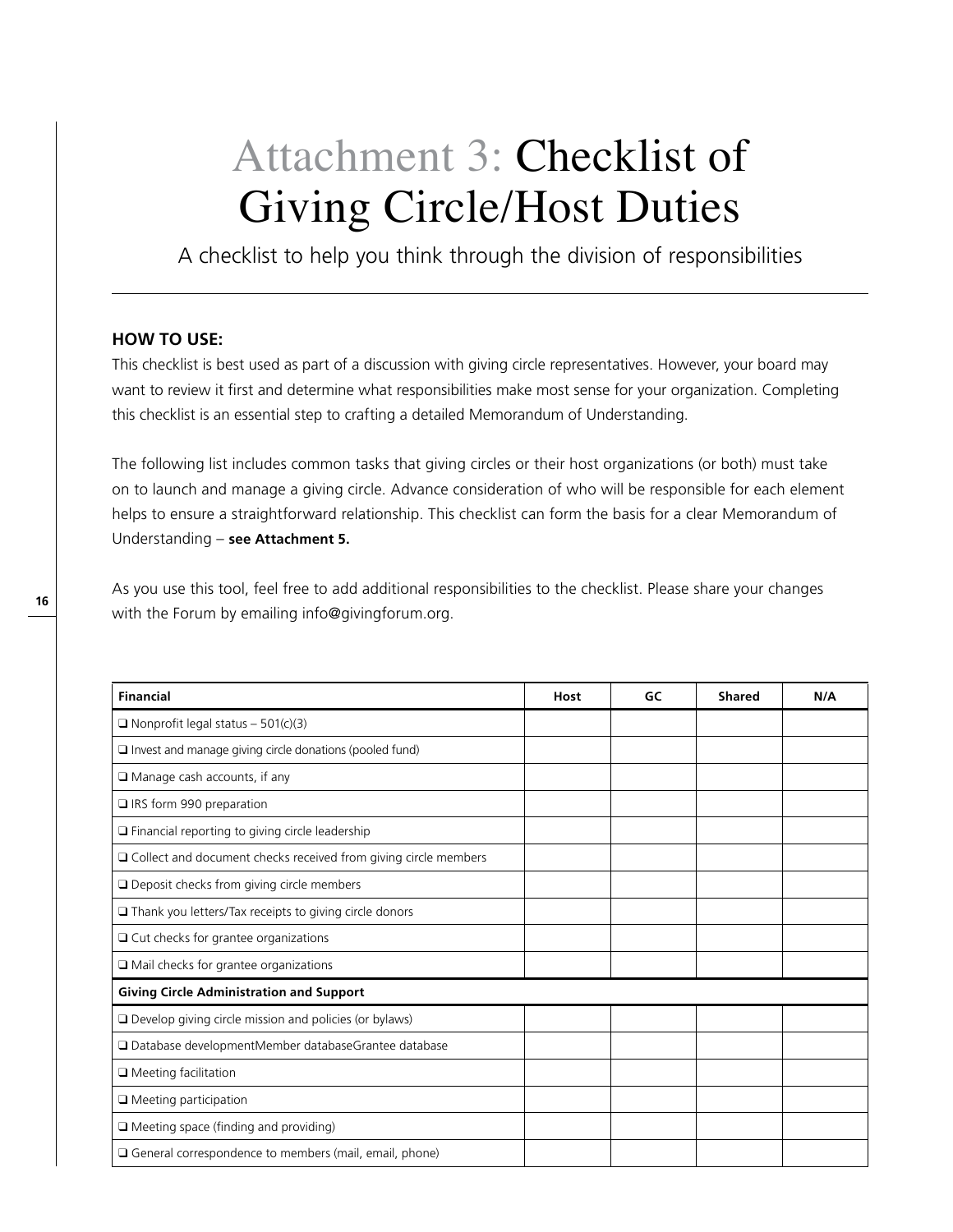| <b>Grantmaking and Grants Administration</b>                                               | <b>Host</b> | GC | <b>Shared</b> | N/A |
|--------------------------------------------------------------------------------------------|-------------|----|---------------|-----|
| □ Suggest organizations to fund                                                            |             |    |               |     |
| □ Create a "docket" of funding prospects                                                   |             |    |               |     |
| $\Box$ Communication with prospective grantees                                             |             |    |               |     |
| □ Development of grant guidelines                                                          |             |    |               |     |
| Develop Request for Proposal (RFP) or other means<br>of identifying and assessing grantees |             |    |               |     |
| Distribute RFP                                                                             |             |    |               |     |
| Decide which organizations will receive funding                                            |             |    |               |     |
| Approve grantmaking decisions                                                              |             |    |               |     |
| Notify successful applicants                                                               |             |    |               |     |
| O Check disbursement (cutting checks to grantee organizations)                             |             |    |               |     |
| □ Develop grant agreement letter                                                           |             |    |               |     |
| Notify unsuccessful applicants                                                             |             |    |               |     |
| Evaluate impact of funding on grantee organizations                                        |             |    |               |     |
| <b>Education and Outreach</b>                                                              |             |    |               |     |
| □ Giving circle educational events (speakers, brown-bags,<br>"how to" sessions, etc.)      |             |    |               |     |
| Recruit new giving circle members                                                          |             |    |               |     |
| I Identify prospects (for larger/other gifts to circle)                                    |             |    |               |     |
| I Identify prospects (for larger/other gifts to host organization)                         |             |    |               |     |
| <b>Marketing and Communications</b>                                                        |             |    |               |     |
| Media outreach related to giving circle                                                    |             |    |               |     |
| Include giving circle name and information<br>in organization's marketing materials        |             |    |               |     |
| □ Develop content for ongoing marketing & communications                                   |             |    |               |     |
| $\Box$ Press release for grant cycle                                                       |             |    |               |     |
| Serve as point-of-contact for media inquiries                                              |             |    |               |     |
| <b>Special Events</b>                                                                      |             |    |               |     |
| Design of events                                                                           |             |    |               |     |
| $\square$ Event planning and implementation                                                |             |    |               |     |
| $\square$ Event advertising                                                                |             |    |               |     |
| Event set-up                                                                               |             |    |               |     |
| □ Event attendance                                                                         |             |    |               |     |
| <b>Miscellaneous</b>                                                                       |             |    |               |     |
| Provide storage space                                                                      |             |    |               |     |
| Provide work space                                                                         |             |    |               |     |
| Other                                                                                      |             |    |               |     |
| $\Box$                                                                                     |             |    |               |     |
| $\Box$                                                                                     |             |    |               |     |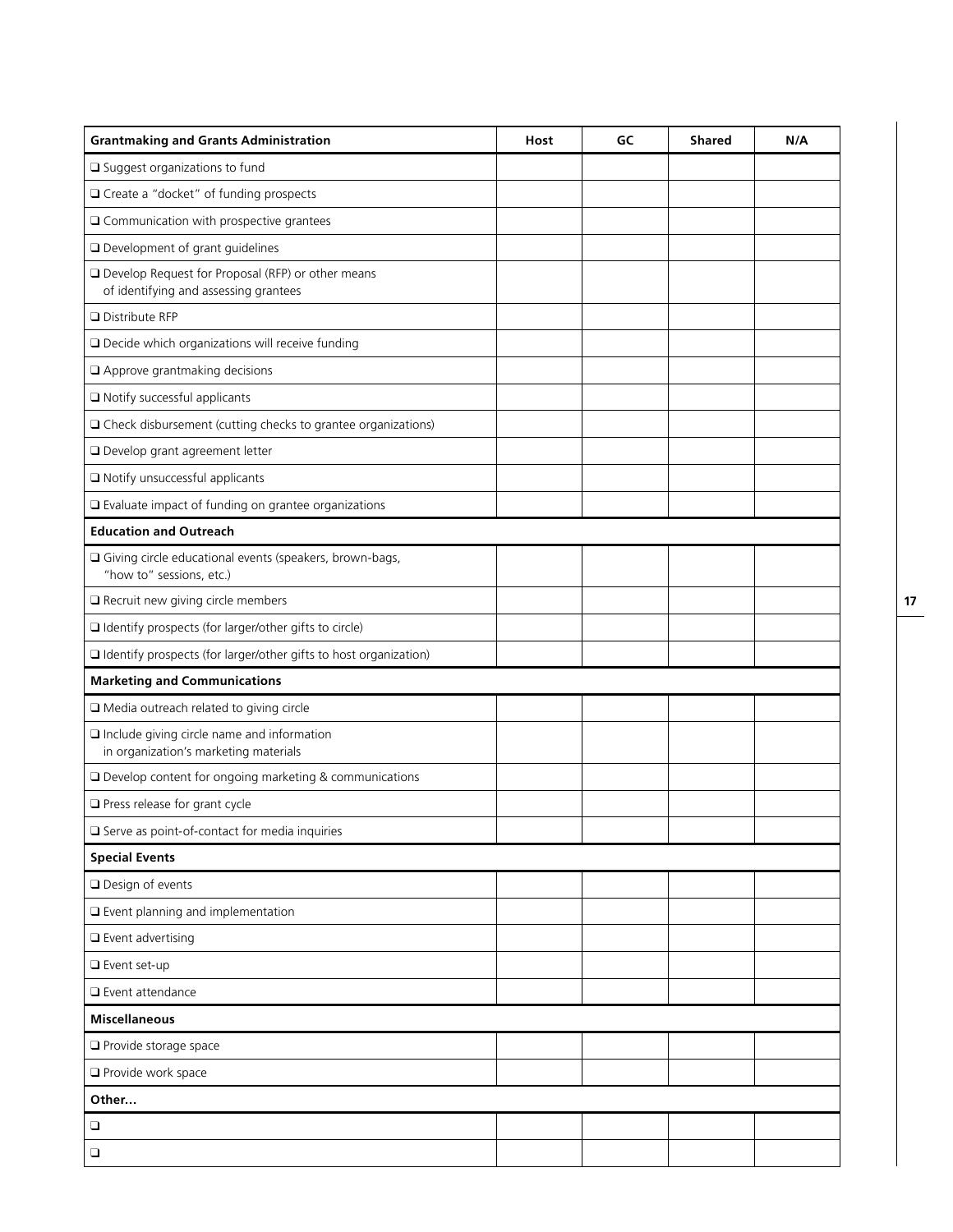# <span id="page-19-0"></span>Attachment 4: Giving Circle Cost Calculator

A tool to help you project the costs of hosting a giving circle

# **HOW TO USE:**

To the extent possible, fill in the blanks in this calculator with information about known and suspected costs for the first year. Prepare to revisit and reevaluate this as your relationship develops and true costs become clearer. You will find it helpful to complete *[Attachment 3: Checklist of Giving Circle and Host Duties](#page-17-0)* before working on this cost calculator.

# **Staffing Costs:**

| <b>Task</b>                                | No. of hours | Cost per hour | <b>Total</b> |
|--------------------------------------------|--------------|---------------|--------------|
| Processing donation checks from GC members |              |               |              |
|                                            |              |               |              |
| Consider                                   |              |               |              |
| Database, record keeping                   |              |               |              |
| Depositing checks                          |              |               |              |
| Donor thank you notes                      |              |               |              |
| Writing and sending checks to grantee orgs |              |               |              |
| Consider                                   |              |               |              |
| How many grantees?                         |              |               |              |
| How many grant cycles per year?            |              |               |              |
|                                            |              |               |              |
| <b>Giving circle meetings</b>              |              |               |              |
| Consider                                   |              |               |              |
| How many meetings?                         |              |               |              |
| How many staff will attend?                |              |               |              |
| Preparation time?                          |              |               |              |
|                                            |              |               |              |
| <b>Grantmaking support</b>                 |              |               |              |
| Consider                                   |              |               |              |
| □ Who develops the RFP?                    |              |               |              |
| □ Will you "vet" prospective grantees?     |              |               |              |
| □ Who takes calls from grantees?           |              |               |              |
| □ Who advertises grantmaking cycle?        |              |               |              |
|                                            |              |               |              |
| <b>Communications Costs</b>                |              |               |              |
|                                            |              |               |              |
| Consider                                   |              |               |              |
| Development of press releases              |              |               |              |
| $\Box$ Communication with media            |              |               |              |
| $\square$ Development of other materials   |              |               |              |
| <b>Total Anticipated Staff Costs:</b>      |              |               |              |
|                                            |              |               |              |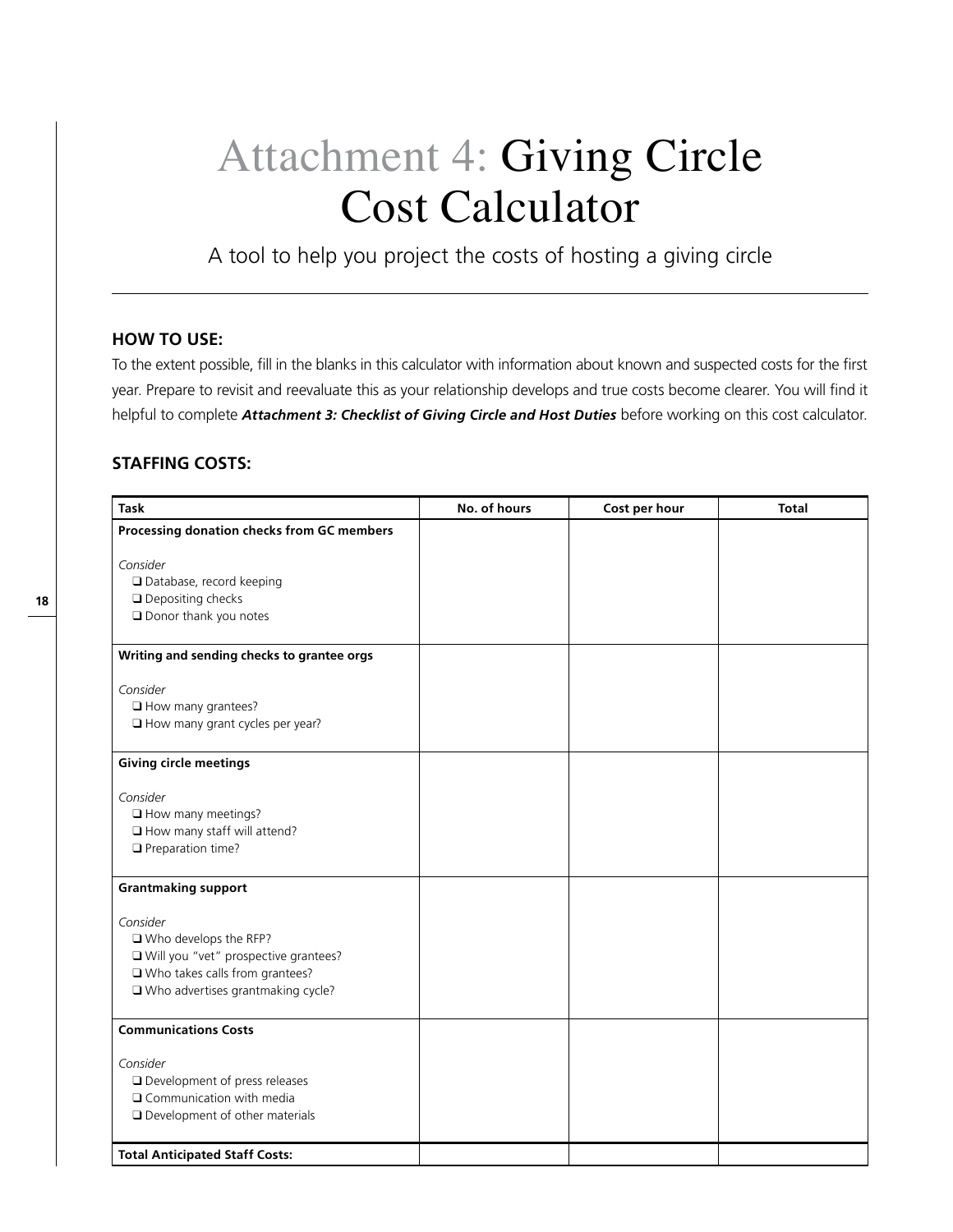# **Direct Costs:**

| Category                                                              | <b>Anticipated cost</b> |
|-----------------------------------------------------------------------|-------------------------|
| <b>Meeting supplies</b>                                               |                         |
| Consider                                                              |                         |
|                                                                       |                         |
| $\Box$ Office Supplies                                                |                         |
| $\Box$ Food and drink                                                 |                         |
| $\square$ Room rental, if necessary                                   |                         |
| <b>Event expenses</b>                                                 |                         |
| Consider                                                              |                         |
| Room rental                                                           |                         |
| $\Box$ Food and drink                                                 |                         |
| $\square$ Band/entertainment                                          |                         |
| $\Box$ Miscellaneous                                                  |                         |
|                                                                       |                         |
| <b>Mailings:</b>                                                      |                         |
| Consider                                                              |                         |
| $\Box$ Printing                                                       |                         |
| $\Box$ Postage                                                        |                         |
|                                                                       |                         |
| Advertising and promotion,<br>including newspaper advertisements      |                         |
| Giving circle materials (for example,<br>brochures, letterhead, etc.) |                         |
| Consider                                                              |                         |
| □ Layout/Design                                                       |                         |
| $\Box$ Printing                                                       |                         |
|                                                                       |                         |
| Web hosting expenses, including e-newsletter, if any.                 |                         |
| <b>Miscellaneous:</b>                                                 |                         |
| Consider                                                              |                         |
| $\square$ Recognition gifts                                           |                         |
| □ Mileage                                                             |                         |
| $\Box$ Phone                                                          |                         |
|                                                                       |                         |
| <b>Total Anticipated Direct Expenses:</b>                             |                         |
| TOTAL STAFF COSTS AND DIRECT EXPENSES:                                |                         |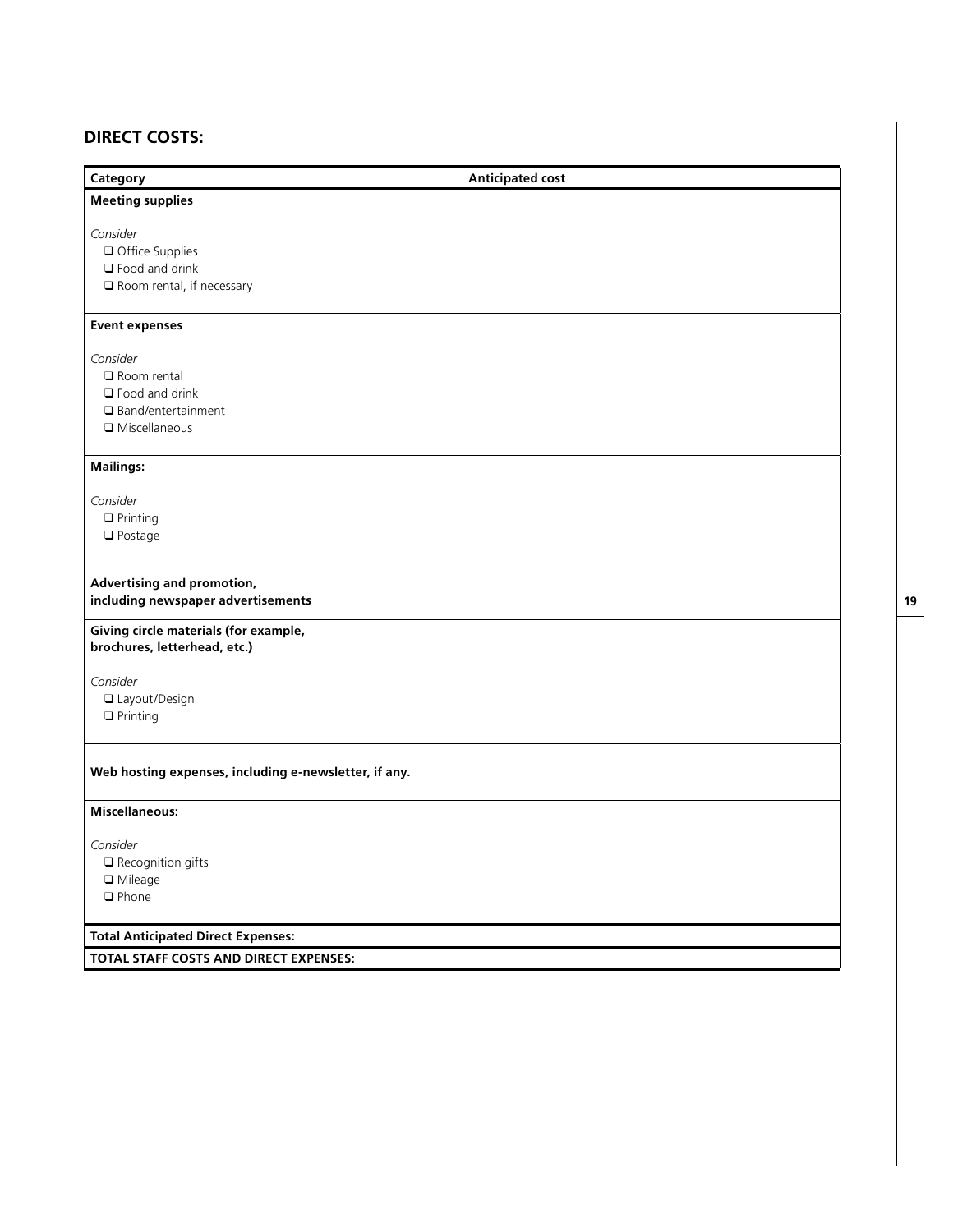# <span id="page-21-0"></span>Attachment 5: Sample Memorandum of Understanding

A tool to help you project the costs of hosting a giving circle

# **HOW TO USE:**

This template includes draft language and sample categories you may want to include in your host agreement. For sample MOUs, please visit the Forum's Giving Circles Knowledge Center <www.givingforum.org/givingcircles> Before entering into any contract, it's always a good idea to obtain legal advice.

This Agreement, effective on this \_\_\_\_\_\_\_\_\_ day of \_\_\_\_\_\_\_\_\_, \_\_\_\_\_\_\_\_, is made by and between the \_\_\_\_\_\_\_\_ (giving circle) and the \_\_\_\_\_\_\_\_(host organization).

# **Term**

Specify dates for this agreement to start and end, and process for renewal and early termination by either party

# **Assign Staff**

Designate which professional staff person from the host organization will coordinate activities in this agreement.

# **Financial Services:**

Specify which of these services will be carried out by the host and which by the giving circle, and lay out any necessary rules or conditions for each:

- Nonprofit Status 501(c)(3) umbrella
- **n** Deposit/post contributions
- Invest and manage endowed funds
- Manage cash accounts
- Calculate market value
- Audit and 990 preparation
- **n** Pledge collections
- Fund reporting
- Special events payment tracking/reporting
- **Fund Administration and Support**

Specify which of these services will be carried out by the host and which by the giving circle, and lay out any necessary rules or conditions for each:

- Database development and management
- Develop/update fund policies
- Develop/administer thank you letters
- Respond to phone and e-mail requests for information
- General correspondence
- $\blacksquare$  Routine meeting attendance
- $\blacksquare$  Photocopying, postage, supplies and printing
- Work space and storage space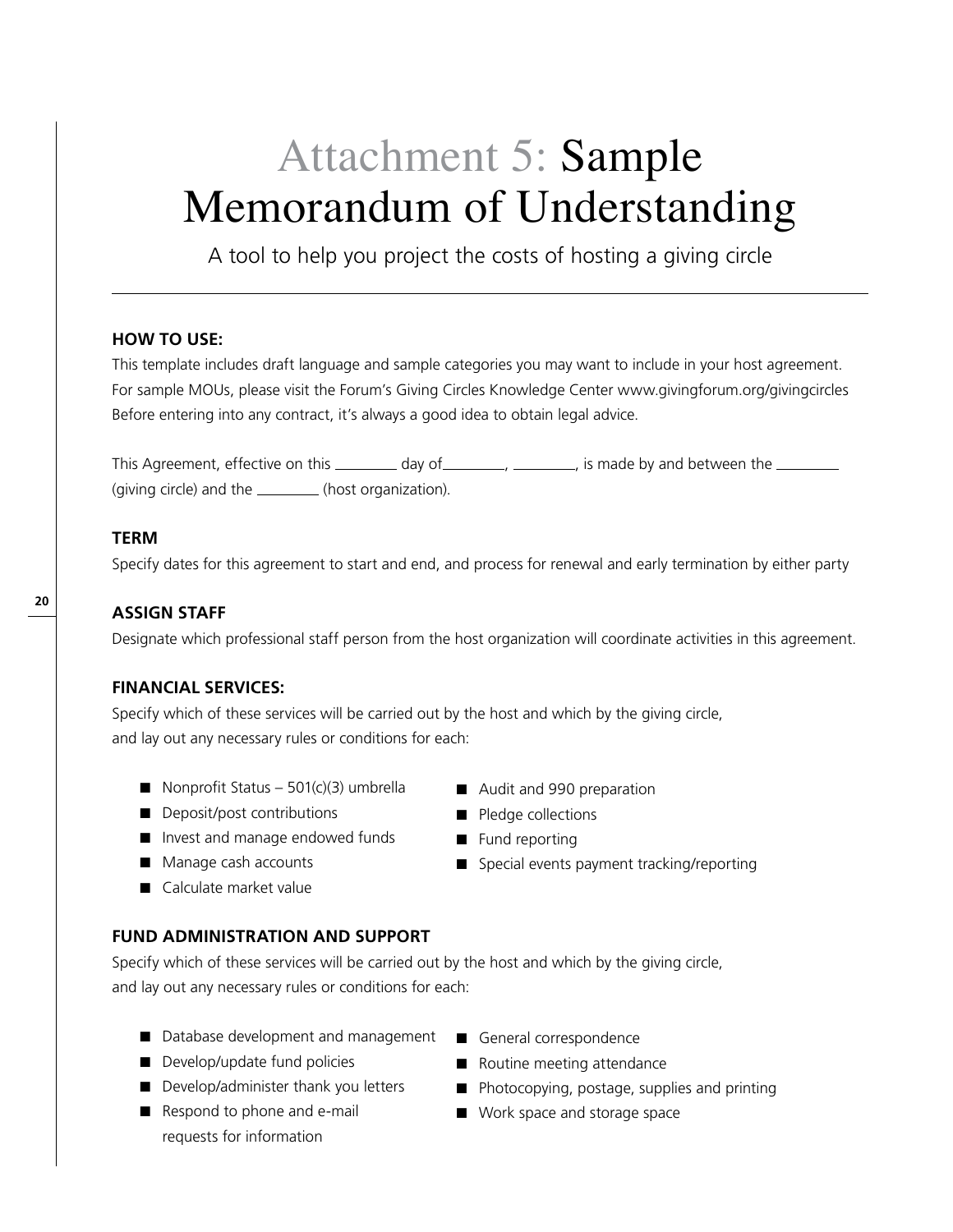# **Grant Administration**

Specify which of these services will be carried out by the host and which by the giving circle, and lay out any necessary rules or conditions for each:

- Grantee communications
- 
- Develop RFPs
- Grantee Q&A

# **Development and Donor Relations**

Specify which of these services will be carried out by the host and which by the giving circle, and lay out any necessary rules or conditions for each:

- $\blacksquare$  Information and referrals
- Donor education
- Research/data collection
- **n** Prospect identification
	- a. Does the relationship allow the host organization to solicit giving circle donors for additional gifts to the organization?
	- b. How will host contact new donors to the foundation who are part of the circle? Options include:
		- **Q** Newsletter list
		- $\Box$  Reporting list
		- Annual report list
		- $\Box$  Invitation list for foundation events
		- $\Box$  Annual meeting with circle members to explain relationship with foundation

# **Marketing, Communications, Special Events**

Specify which of these services will be carried out by the host and which by the giving circle, and lay out any necessary rules or conditions for each:

- $\blacksquare$  Inclusion of fund name in host marketing materials
- $\blacksquare$  Inclusion of host name in circle marketing materials
- $\blacksquare$  Initial media announcement of circle
- **n** Strategic consulting
- $\blacksquare$  Branding services
- $\blacksquare$  Content development for marketing (web page, ads, brochures, etc.)
- **n** Event support
- Media relations support, press releases, media inquiries

# **Fees**

Specify the fees to be paid by the giving circle for these services and when payments are due.

# **Signatures and Dates**

On behalf of the host organization: \_\_\_\_\_\_\_\_\_\_\_\_\_\_\_\_\_\_\_\_\_\_\_\_\_\_\_\_\_\_\_\_\_\_\_\_\_\_\_\_\_\_\_\_\_\_\_\_\_\_\_\_\_\_\_\_\_\_\_\_\_\_\_\_\_\_

On behalf of the giving circle: \_\_\_\_\_\_\_\_\_\_\_\_\_\_\_\_\_\_\_\_\_\_\_\_\_\_\_\_\_\_\_\_\_\_\_\_\_\_\_\_\_\_\_\_\_\_\_\_\_\_\_\_\_\_\_\_\_\_\_\_\_\_\_\_\_\_\_\_\_\_\_

**21**

- $\blacksquare$  Proposal processing
- Check disbursements